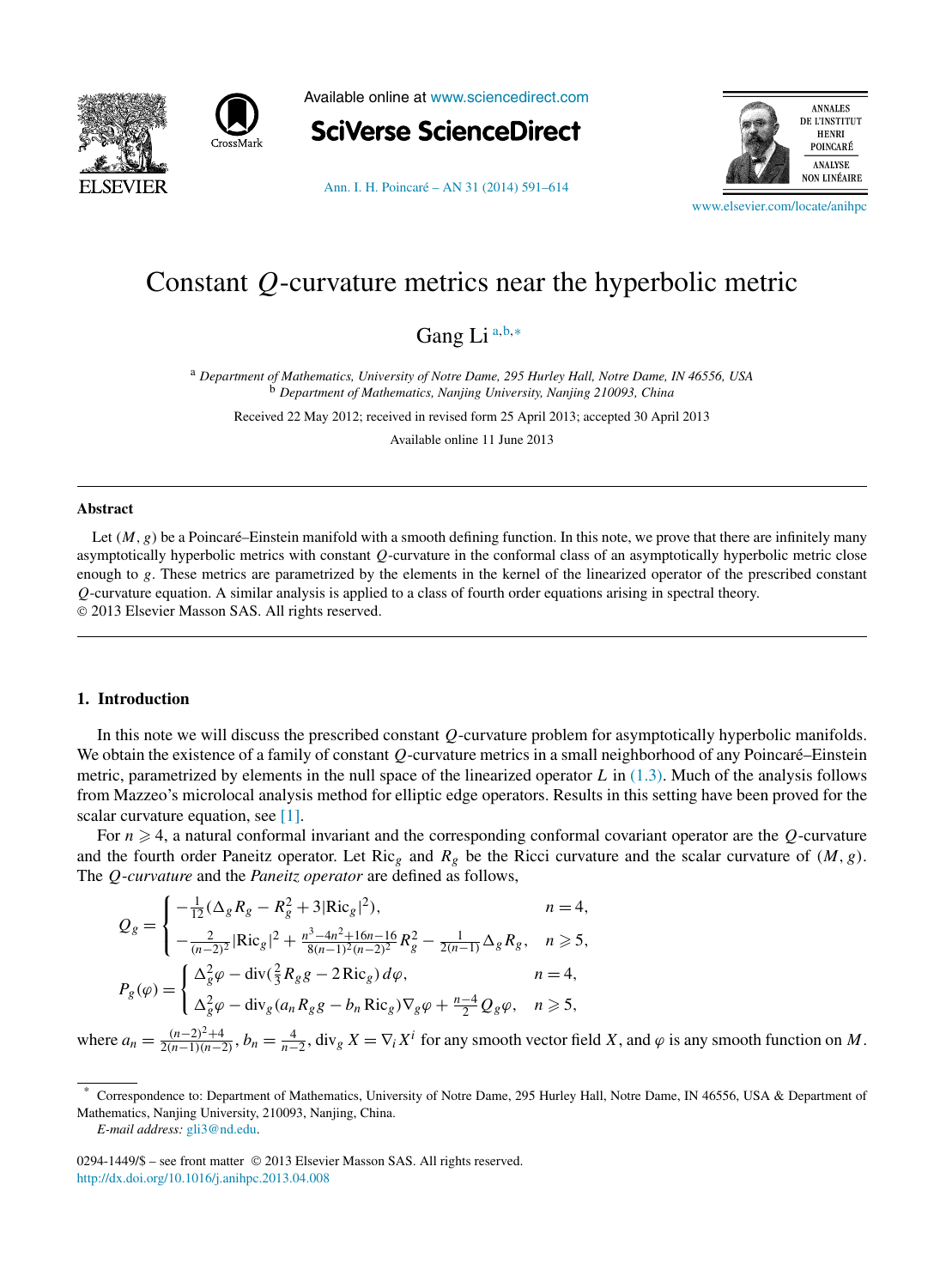Let  $\tilde{g} = \rho g$ , with  $\rho$  a positive function on *M*, so that

$$
\rho = \begin{cases} e^{2u}, & n = 4, \\ u^{\frac{4}{n-4}}, & n \geqslant 5. \end{cases}
$$

The *Q*-curvature has the following transformation,

$$
P_{g}u + 2Q_{g} = 2Q_{\tilde{g}}e^{4u}, \quad n = 4,
$$
  

$$
P_{g}u = \frac{n-4}{2}Q_{\tilde{g}}u^{\frac{n+4}{n-4}}, \quad n > 4.
$$

Note that Paneitz operator satisfies the following conformal covariance property for  $\varphi \in C^{\infty}(M)$ ,

$$
P_{\tilde{g}}\varphi = e^{-4u} P_g \varphi, \quad n = 4,
$$
  

$$
P_{\tilde{g}}(\varphi) = u^{-\frac{n+4}{n-4}} P_g(u\varphi), \quad n > 4.
$$

We want to find a function *u* so that the metric  $\tilde{g}$  satisfies  $Q_{\tilde{g}} = \tilde{Q}$  for a given function  $\tilde{Q}$ . For the prescribed *Q*-curvature problem on closed manifold *M* of dimension four there are many results, see [\[3,7,12,13\].](#page-23-0) In [\[24\]](#page-23-0) a boundary value problem for this problem is solved. A flow approach is performed in [\[2\],](#page-23-0) see also [\[4\].](#page-23-0) For  $n \geq 5$ , see [\[6,23,27\].](#page-23-0)

There are some interesting results for complete non-compact manifolds. For Euclidean space  $\mathbb{R}^n$ ,  $n \geq 4$ , see [\[17\]](#page-23-0) and  $[26]$ . In  $[11]$ , using shooting method, the authors proved that there are infinitely many complete metrics with constant Q-curvature in the conformal class of the Poincaré disk with dimension  $n \geq 5$ , which are radially symmetric ODE solutions to the initial value problem parametrized by distinct given initial data at the origin. It is not difficult to prove that similar results hold for  $n = 4$ . Mazzeo pointed out that there should be a more general result of this type. In this paper, we solve a perturbation problem in the setting of asymptotically hyperbolic metrics close to a Poincaré–Einstein metric. To give a precise statement we first need some definitions.

**Definition 1.1.** Let *M* be a smooth manifold of dimensional *n*, with smooth boundary *∂M* of dimension *n* − 1. Let *g* be a complete metric on  $M = Int(\overline{M})$ . We say that *g* is conformally compact if there exists a smooth function *x* on  $\overline{M}$ , with the property that  $x > 0$  in M, and  $x = 0$  on  $\partial M$ , so that the metric  $h = x^2 g$  extends continuously to a Riemannian metric on  $\overline{M}$ . Here *x* is called a defining function of *g*. Moreover, if  $h \in C^{\overline{k}}$  or  $C^{k,\alpha}$ , for some positive integer *k*, we say that *g* is conformally compact of order  $C^k$  or  $C^{k,\alpha}$ .

Note that a direct calculation shows that the sectional curvatures of a conformally compact metric *g* approach −|*dx*|*<sup>g</sup>* near *∂M*. We call *(M, g) asymptotically hyperbolic*, if |*dx*|*h*|*∂M* = 1; and here *g* is called an *asymptotically hyperbolic metric*, for which the sectional curvatures approach −1 near  $\partial M$ .

**Definition 1.2.** Let  $(M, g)$  be an asymptotically hyperbolic manifold. If *g* is also Einstein, we call *g* a Poincaré– Einstein metric, and *(M, g)* a Poincaré–Einstein manifold.

Let  $(M^n, g)$  be an asymptotically hyperbolic manifold of dimension *n*, with *x* as its smooth defining function. Actually, we can choose *x* so that  $|dx|_h = 1$  in a neighborhood of  $\partial M$ , see [\[8\],](#page-23-0) and to simplify notation we always choose a defining function in this sense except in Section [4.](#page-16-0) We will mainly focus on the asymptotic behavior of the metric near *∂M*, which is a local matter. Let *y* be local coordinates on *∂M*. In a neighborhood of *∂M* in *M*, we introduce the local coordinates in the following way:  $(x, y) \in [0, \varepsilon) \times \partial M$  represents the point moving from the point on *∂M* with local coordinate *y*, along the geodesic which is the integral curve of ∇*hx* for a length *x* in the metric *h*. In local coordinates *(x, y)*,

$$
h = x^2 g = dx^2 + \sum_{i,j=1}^{n-1} h_{ij} dy^i dy^j.
$$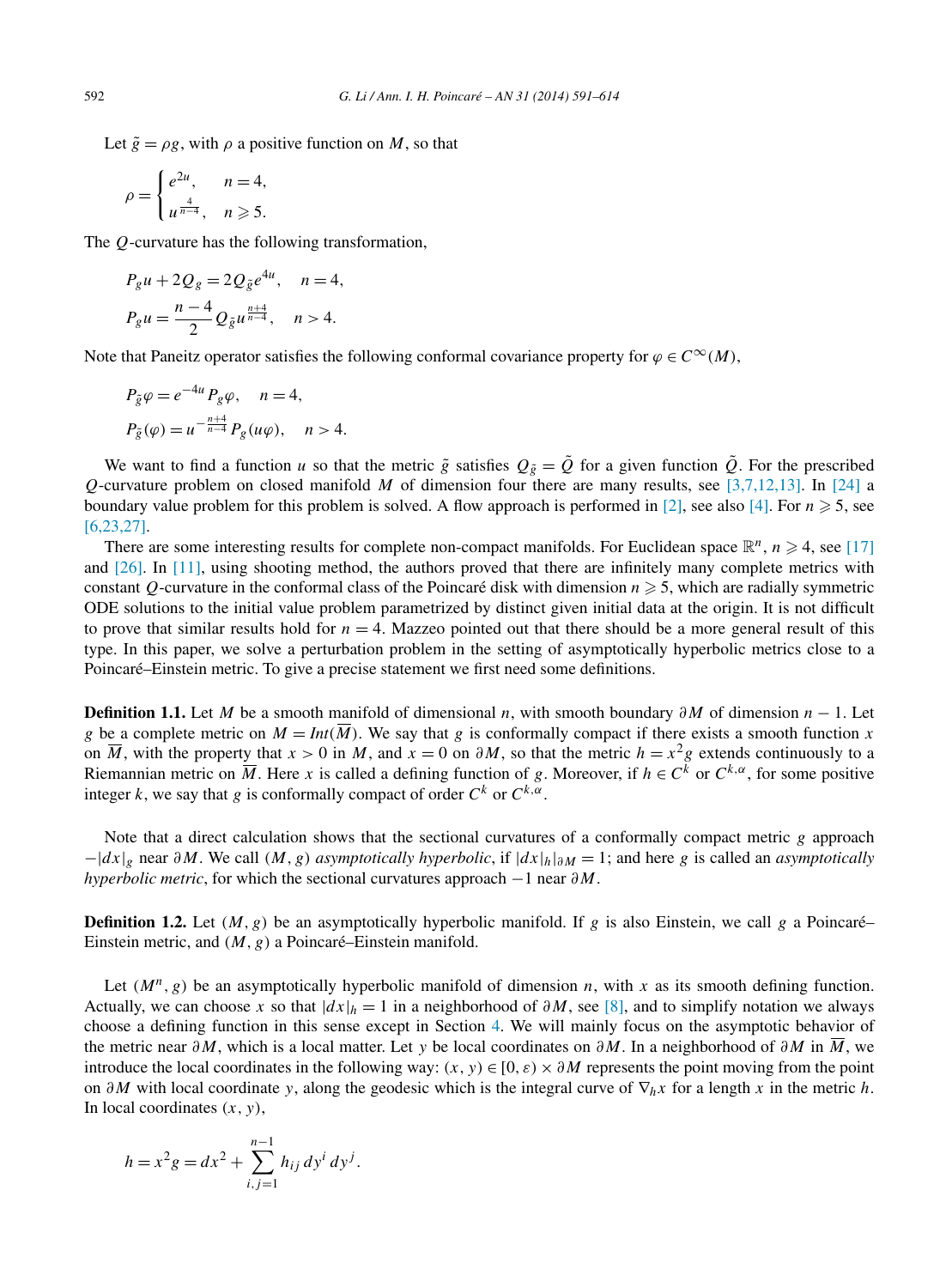<span id="page-2-0"></span>For convenience, let  $\tilde{g} = \rho g$ , with  $\rho$  a positive function on *M*, so that

$$
\rho = \begin{cases} e^{2u}, & n = 4, \\ (1+u)^{\frac{4}{n-4}}, & n \geq 5. \end{cases}
$$

For a given function  $\tilde{Q}$ , let the operator  $\mathcal E$  be defined by

$$
\mathcal{E}(u) = \begin{cases} P_g u + 2Q_g - 2\tilde{Q}e^{4u}, & \text{for } n = 4, \\ P_g (1+u) - \frac{n-4}{2} \tilde{Q} (1+u)^{\frac{n+4}{n-4}}, & \text{for } n \ge 5. \end{cases}
$$
(1.1)

To solve the prescribed *Q*-curvature problem amounts to finding a solution to

$$
\mathcal{E}(u) = 0.\tag{1.2}
$$

For  $\tilde{Q} = Q_g$ , we define the linear operator  $L = L_g$  of  $\mathcal E$  as follows,

$$
L(u) = \begin{cases} P_g u - 8Q_g u, & n = 4, \\ P_g u - \frac{n+4}{2}Q_g u, & n \ge 5. \end{cases}
$$
 (1.3)

Let  $(x, y)$  be the local coordinates of *M* near the boundary described above. Let  $V_e$  be the collection of the smooth vector fields on  $\overline{M}$ , which restricted to a neighborhood of  $\partial M$  are generated by  $\{x\partial_x, x\partial_y, x\partial_y, \ldots, x\partial_y, x\partial_y\}$  with smooth coefficients on *M*.

Next we introduce the weighted spaces that we will be using. First, the weighted Sobolev spaces,

$$
x^{\delta} H_{e}^{m}(M, \Omega^{\frac{1}{2}}) = \big\{ u = x^{\delta} v \colon V_1 \dots V_j v \in L^2(M, \Omega^{\frac{1}{2}}), \ \forall j \leq m, \ V_i \in \mathcal{V}_e \big\},\
$$

where  $m \in \mathbb{N}$ ,  $\delta \in \mathbb{R}$ , and  $\Omega^{\frac{1}{2}} = \sqrt{dx \, dy}$  is the half-density. We also introduce the weighted Hölder space,

$$
x^{\delta} \Lambda^{m,\alpha} = x^{\delta} \Lambda^{m,\alpha} \left( M, \Omega^{\frac{1}{2}} \right) = \left\{ u = x^{\delta} v \sqrt{dx \, dy}; \ V_1 \ldots V_j v \in \Lambda^{0,\alpha}, \ \forall j \leq m, \ V_i \in \mathcal{V}_e \right\},\
$$

with  $m \in \mathbb{N}$ ,  $\delta \in \mathbb{R}$ , and  $0 < \alpha < 1$ , where  $\Lambda^{0,\alpha}(M)$  is the space of half-densities  $u = v \sqrt{dx \, dy}$  such that

$$
||v||_{\Lambda^{0,\alpha}(M)} = \sup |v| + \sup \frac{(x+\tilde{x})^{\alpha}|v(x,y) - v(\tilde{x},\tilde{y})|}{|x-\tilde{x}|^{\alpha} + |y-\tilde{y}|^{\alpha}} < \infty.
$$

We will use the norm

$$
||u||_{x^{\delta} A^{k,\alpha}(M)} = \sum_{m=0}^{k} \sum_{|\gamma|=m} ||\partial_{e}^{\gamma} v||_{0,\alpha},
$$

with  $\partial_e \in \mathcal{V}_e$  and  $u = x^\delta v$ .

In this paper, we always assume  $n \geq 4$  to be the dimension of *M*. With these definitions, we can now state our main result:

**Theorem 1.3.** Let  $(M^n, g)$ ,  $n \geq 4$ , be a Poincaré–Einstein manifold with defining function x, and assume the metric  $h = x^2 g$  *is smooth up to the boundary. Let*  $L: x^{\nu} \Lambda^{4,\alpha}(M) \to x^{\nu} \Lambda^{0,\alpha}(M)$ *, where*  $0 < \nu < \frac{n-1}{2}$  *and*  $0 < \alpha < 1$  *be the linearized operator defined in* (1.3)*. Then,*

- (i) The kernel of  $L \subset x^{\nu} \Lambda^{4,\alpha}(M)$  is infinite dimensional, and L is surjective. Furthermore, given  $\tilde{Q} \in \Lambda^{0,\alpha}(M)$ ,  $\sqrt{dx\,dy}$ ) with  $\|\tilde{Q} - Q_g\|_{Y^V}$ <sub>1</sub>0, $\alpha$  sufficiently small, for each v in the kernel of L there exists a unique solution u to *the problem* (1.2) *with*  $\Pi_1(u) = v$ , *where*  $\Pi_1: x^{\nu} \Lambda^{4,\alpha}(M) \to \text{ker}(L)$  *is the projection map* (*see [Theorem](#page-4-0)* 1.5)*.*
- (ii) Let *u* be a solution of (1.2) with  $\tilde{Q} = Q_g$ . Then *u* has an expansion near the boundary

$$
u(x, y) \sim \left(u_{00}(y)x^{\frac{n-1}{2} + i\beta} + u_{10}(y)x^{\frac{n-1}{2} - i\beta}\right) + o\left(x^{\frac{n-1}{2}}\right),\tag{1.4}
$$

with 
$$
\beta = \frac{\sqrt{n^2 + 2n - 9}}{2}
$$
 and  $i = \sqrt{-1}$ , where  $u_{00}$  and  $u_{10}$  are generally distributions of negative order.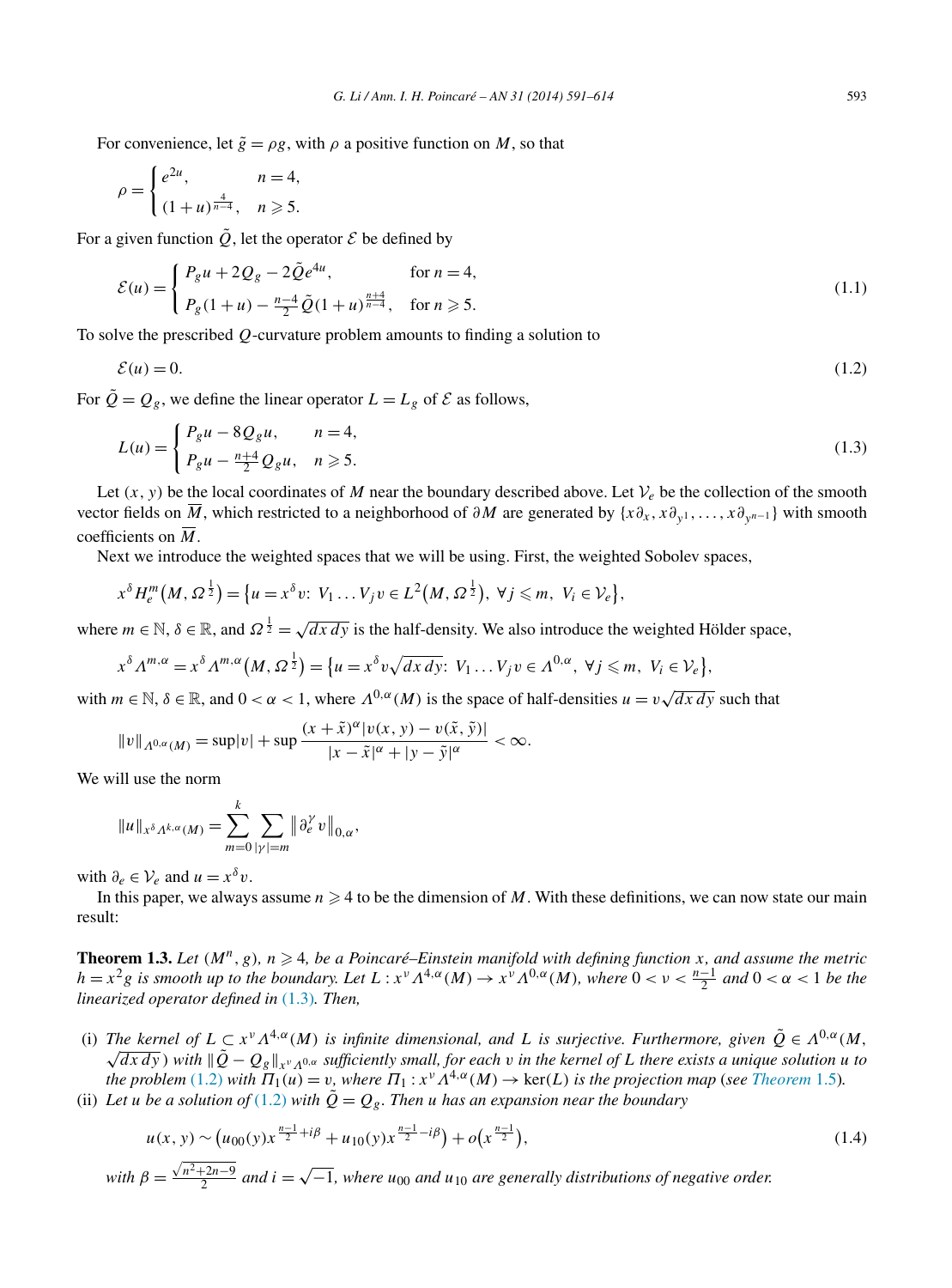<span id="page-3-0"></span>*Moreover, suppose*  $v = \Pi_1 u$  *has an expansion of the form* 

+∞

$$
v(x, y) \sim \sum_{j=0}^{+\infty} \left( v_{0j}(y) x^{\frac{n-1}{2} + i\beta + j} + v_{1j}(y) x^{\frac{n-1}{2} - i\beta + j} + v_{2j}(y) x^{n+j} \right),\tag{1.5}
$$

*in the sense that*

$$
v(x, y) - \sum_{j=0}^{k} (v_{0j}(y)x^{\frac{n-1}{2} + i\beta + j} + v_{1j}(y)x^{\frac{n-1}{2} - i\beta + j}) = o(x^{\frac{n-1}{2} + k}),
$$

*for each*  $k \ge 0$ , where  $\beta = \frac{\sqrt{n^2+2n-9}}{2}$  and the coefficient functions are smooth. Then *u* has an expansion of the *same form with different smooth coefficients.*

For kernel elements having an expansion with smooth coefficients as in (1.5), one can prescribe the leading terms; see [Remark 2.2.](#page-12-0)

**Remark 1.1.** Our proof uses in a crucial way that the Laplacian operator  $\Delta$  has no embedded eigenvalues in its essential spectrum. In [\[21\],](#page-23-0) Mazzeo showed that this holds for any asymptotically hyperbolic manifold *(M, g)* with smooth defining function *x* such that the compactified metric  $h = x^2g$  is smooth up to the boundary. The smoothness assumption comes up when he uses boundary regularity results of kernel elements and the unique continuation property on the boundary.

**Remark 1.2.** For examples of smooth Poincaré–Einstein manifolds  $(M^n, g)$ , we have the Poincaré ball  $(B_1^n(0), g_H)$ , geometrically finite quotients of hyperbolic space H*n/Γ* with infinite volume. For nontrivial examples, Graham and Lee [\[9\]](#page-23-0) and Lee [\[16\]](#page-23-0) proved that there are infinitely many Poincaré–Einstein metrics *g* near the hyperbolic metric and a class of known Poincaré–Einstein metrics *g* with prescribed data of  $x^2g|_{\partial M}$ . Moreover, by the regularity result in [\[5\],](#page-23-0) for *g* asymptotically hyperbolic of order  $C^2$ , with smooth defining function *x* and  $x^2g|_{\partial M}$  is a smooth metric on  $\partial M$ , for *n* even, or  $n = 3$ , up to a  $C^{1,\alpha}$  diffeomorphism near the boundary,  $h = x^2g$  extends to boundary smoothly; while for *n* odd and  $n > 3$ , *h* has expansion with possible  $log(x)$ -terms appearing at  $x = 0$ , which does not satisfy the regularity condition in [\[21\].](#page-23-0)

**Remark 1.3.** The ODE result in [\[11\]](#page-23-0) only gives existence of radially symmetric constant *Q*-curvature metrics in the conformal class of the hyperbolic metric, but allows the metric to be far away from the hyperbolic metric. As a perturbation result, our theorem gives the existence of solutions in the conformal class of metrics in a small neighborhood of the hyperbolic metric, more precisely, see [Theorem 4.1.](#page-16-0)

Since this is a perturbation result, we first discuss the linear problem. We say that a bounded linear operator *L* is *essentially injective*, if the null space of *L* is at most finitely dimensional; and *L* is *essentially surjective* if *L* has closed range and with at most finitely dimensional cokernel. Using Mazzeo's approach in [\[18\],](#page-23-0) we obtain the semi-Fredholm property for the linear operator [\(1.3\):](#page-2-0)

**Theorem 1.4.** Let  $(M^n, g)$  be an asymptotically hyperbolic manifold with defining function x and the metric  $h = x^2g$ **is mooth** up to the boundary, then the linear operator  $L : x^{\delta} H_{e}^{4}(M) \to x^{\delta} L^{2}(M, \sqrt{dx dy})$  as in [\(1.3\)](#page-2-0), is essentially smooth up to the boundary, then the linear operator  $L : x^{\delta} H_{e}^{4}(M) \to x^{\delta} L^{2}(M, \sqrt{dx dy})$  as in (1. *injective if*  $\delta > \frac{n}{2}$  *and*  $\delta \neq n+\frac{1}{2}$ , with infinite dimensional cokernel, and L is essentially surjective if  $\delta < \frac{n}{2}$  and  $\delta \neq -\frac{1}{2}$ , with infinite dimensional kernel. Moreover, in both cases, *L* has closed range, and admits a generalized *inverse G and orthogonal projectors Π*<sup>1</sup> *onto the nullspace and Π*<sup>2</sup> *onto orthogonal complement of the range of L which are edge operators, such that,*

$$
GL = I - \Pi_1,
$$
  

$$
LG = I - \Pi_2.
$$

The corresponding theorem for the weighted Hölder space is as follows.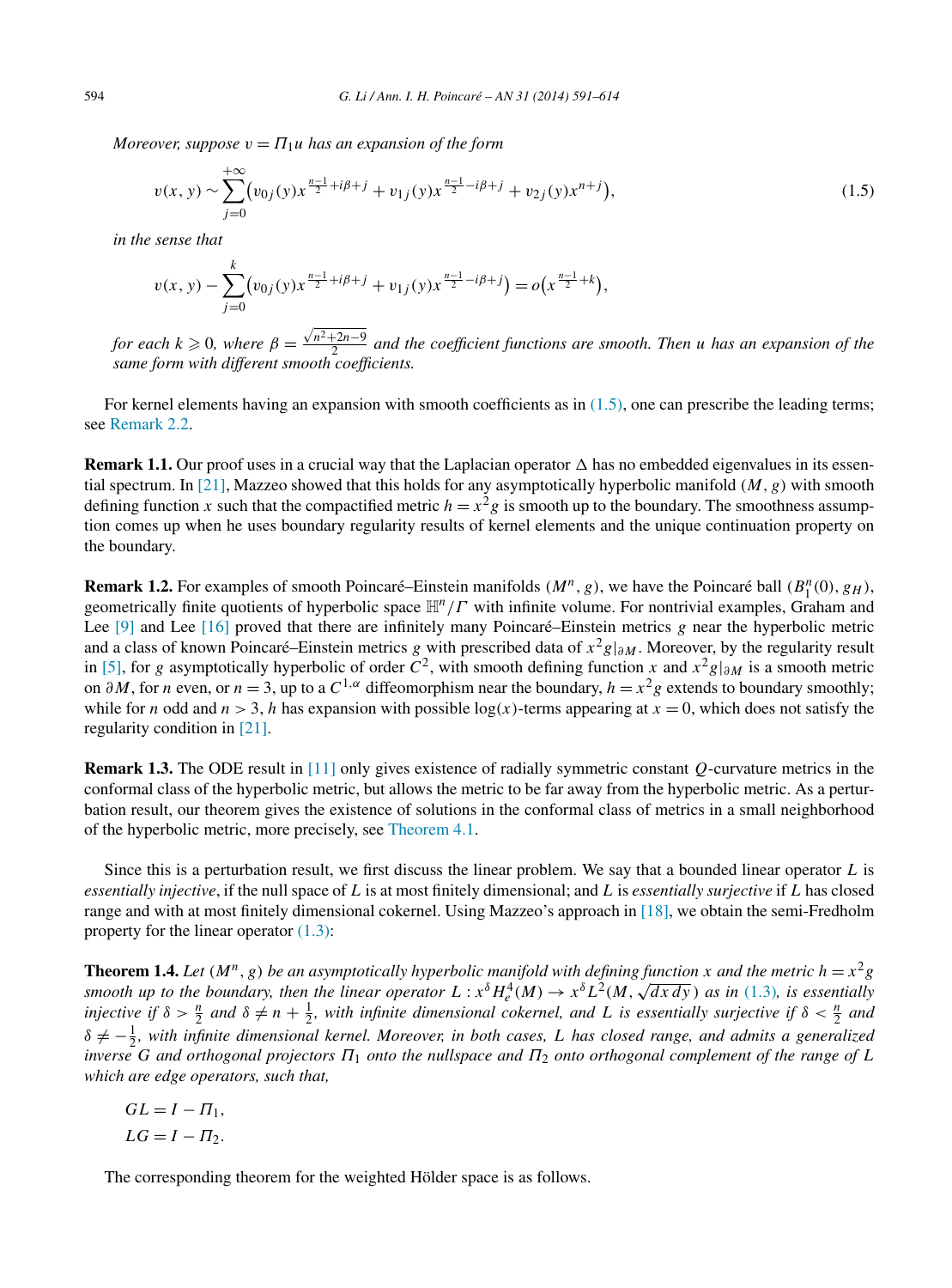<span id="page-4-0"></span>**Theorem 1.5.** Let  $(M^n, g)$  be an asymptotically hyperbolic manifold with defining function x and the metric  $h = x^2g$ *smooth up to the boundary. Let*  $0 < \alpha < 1$ *. The linear operator*  $L : x^{\nu} \Lambda^{4,\alpha}(M) \to x^{\nu} \Lambda^{0,\alpha}(M)$  *as in* [\(1.3\)](#page-2-0)*, is essentially injective if*  $v > \frac{n-1}{2}$  *and*  $v \neq n$ , with infinite dimensional cokernel; and L is essentially surjective if  $v < \frac{n-1}{2}$  and *ν*  $\neq$  −1*, with infinite dimensional kernel. Moreover, in both cases, L has closed range. Also,*  $x^{\nu}$ *Λ<sup>4,α</sup>(M) has the topological splitting of the following direct sum*  $x^{\nu} \Lambda^{4,\alpha}(M) = \Pi_1(x^{\nu} \Lambda^{4,\alpha}(M)) \oplus (I - \Pi_1)(x^{\nu} \Lambda^{4,\alpha}(M))$ *<i>, which is the projection to the null space of L and its topological complement for the second case. Similarly as the theorem with weighted Sobolev spaces, there is a corresponding splitting of*  $x^{\nu} \Lambda^{0,\alpha}(M)$  *for*  $\nu > \frac{n-1}{2}$ *.* 

The paper is organized as follows. In Section 2, we study the linear elliptic edge operator *L* defined in [\(1.3\),](#page-2-0) and obtain the semi-Fredholm property of the linear operator *L*. In Section [3,](#page-12-0) we obtain that if the linear operator *L* with respect to the initial asymptotically hyperbolic metric *g* is surjective in a suitable weighted Hölder space, there are infinitely many solutions to the prescribed *Q*-curvature problem with  $\tilde{Q}$  a small perturbation of  $Q_g$ , and the solutions are parametrized by the elements in the kernel of *L*. Then we give the proof of [Theorem 1.3.](#page-2-0) Using a special weighted Hölder space, in Section [4,](#page-16-0) we prove a perturbation result for the prescribed constant *Q*-curvature problem for a Poincaré–Einstein metric. In Section [5,](#page-18-0) we give a similar discussion to the prescribed *U*-curvature equations.

#### **2. Semi-Fredholm properties of the linearized operator**

In this section, we will discuss the local parametrix for *L* and the Fredholm property of *L*. An important feature is that the elliptic operator *L* under consideration here is degenerate near infinity. Here we review some of the material developed by Mazzeo and others in the theory of elliptic edge operators, see [\[19\].](#page-23-0)

As in the introduction, let  $(M^n, g)$  be an asymptotically hyperbolic manifold of dimension *n*, with defining function *x* and the metric  $h = x^2 g$  smooth up to the boundary. Let  $(x, y)$  be the local coordinates of *M* near the boundary, and  $V_e$  as defined in the introduction. The one forms dual to the vector fields which are elements in  $V_e$  are smooth one forms in *M*, restricted on the neighborhood of  $\partial M$  generated linearly by  $\{\frac{dx}{x}, \frac{dy^1}{x}, \dots, \frac{dy^{n-1}}{x}\}$  with coefficients smooth up to *∂M*. Generally, a left or right parametrix *E* of an elliptic operator *L* on *M* is a pseudo-differential operator with the property that

$$
EL = \text{Id} + R_1, \quad \text{or} \quad LE = \text{Id} + R_2,
$$

with  $R_1$ ,  $R_2$  compact operators.

The Schwartz kernel of an interior parametrix of the linear operator L is a distribution on  $M \times M$ , and for "interior" we mean that the parametrix has singularity near the boundary which will be explained in the following. Let  $(x, y)$ and  $(\tilde{x}, \tilde{y})$  be local coordinates on each copy of *M* near the boundary. We know that the parametrix is smooth, except for the singularity along the diagonal  $\Delta = \{x = \tilde{x}, y = \tilde{y}\}\$ , as in the case of compact manifolds. Moreover, due to the degeneration of the edge operator *L*, as  $x$ ,  $\tilde{x} \to 0$ , we also have the important additional singularity at the intersection of  $\Delta$  and the corner, which is  $S = \{x = \tilde{x} = 0, y = \tilde{y}\}\.$  To deal with the boundary singularity, we introduce a new manifold  $M_0^2 = M \times_0 M$ , by blowing-up  $M \times M$  along *S*. Actually, if we use polar coordinates for  $M \times M$  near the corner,

$$
r = (x2 + |y - \tilde{y}|2 + \tilde{x}2)1/2 \in \mathbb{R}+,
$$
  
\n
$$
\Theta = (x, y - \tilde{y}, \tilde{x})/r \in S++n = {\Theta \in Sn, \Theta_0, \Theta_n \ge 0},
$$

we know that the level set of  $r = R$  is a submanifold of dimensional  $2n - 1$  for  $R > 0$ , while  $S = \{r = 0\}$  is singular. More precisely, let  $M_0^2$  be the lift of  $M \times M$  such that it is the same as  $M \times M$  away from *S*, but near the corner, it is represented by the lift of the polar coordinates, smoothly. Hence,  $S_{11} = \{r = 0\}$  is a  $(2n - 1)$ -dimensional submanifold of  $M_0^2$ . Let *b* be the natural projection map from  $M_0^2$  to  $M \times M$ . For the convenience of calculation, as in [\[18\],](#page-23-0) we introduce two systems of local coordinates on  $M_e^2$ ,  $(s, v, \tilde{x}, \tilde{y})$  and  $(x, y, t, w)$ , where

$$
s = x/\tilde{x}
$$
,  $v = \frac{y - \tilde{y}}{\tilde{x}}$ ;  $t = \tilde{x}/x$ ,  $w = \frac{\tilde{y} - y}{x}$ .

Changing variables in these two coordinates,

 $x\partial_x = s\partial_x = x\partial_x - w\partial_w - t\partial_t$ , and  $x\partial_y = s\partial_y = x\partial_y - \partial_w$ .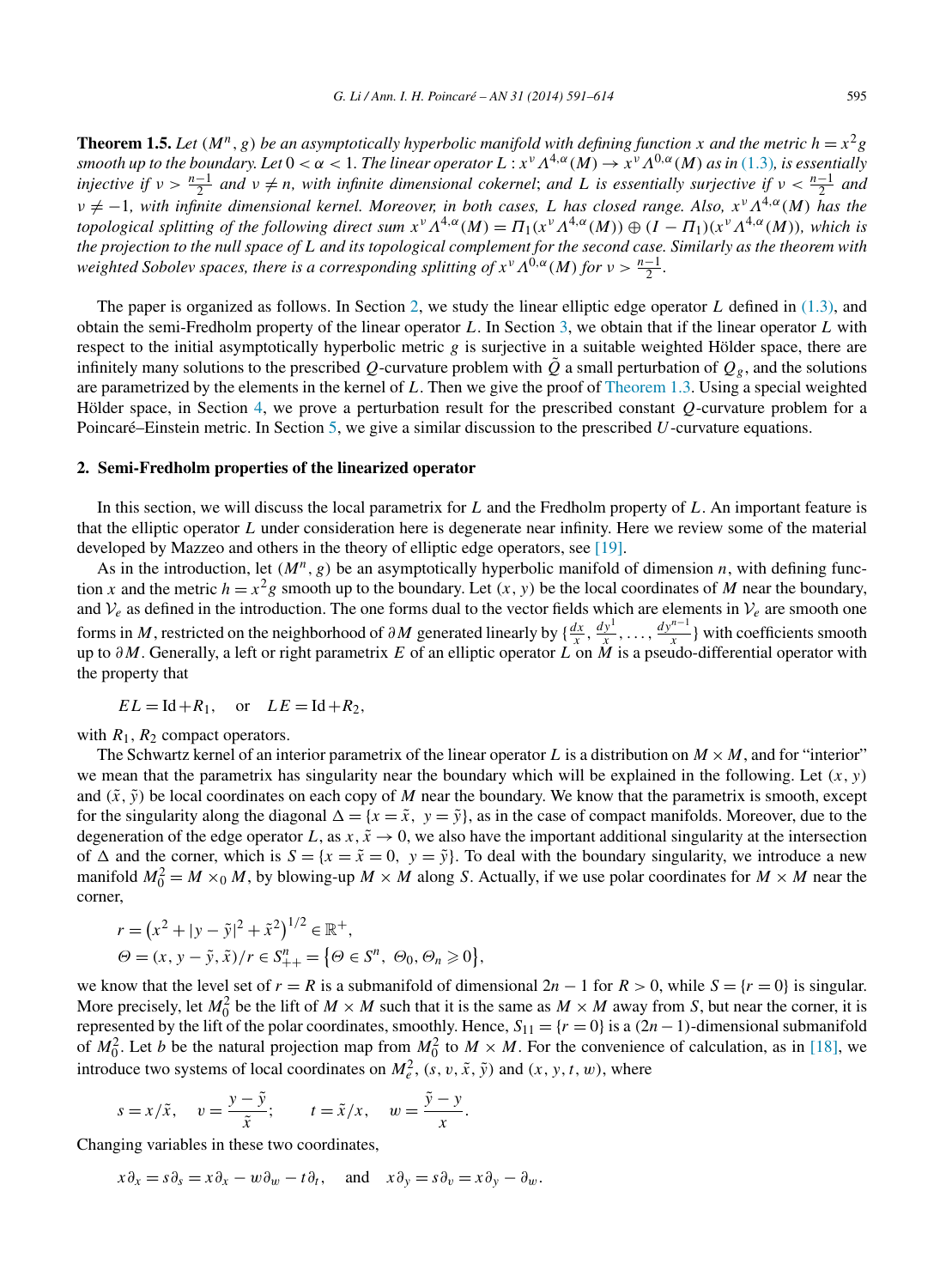<span id="page-5-0"></span>In the following without loss of generality we only need to consider  $(s, v, \tilde{x}, \tilde{y})$ . Viewing elements in  $\mathcal{V}_e$  as first order differential operators, we denote  $\text{Diff}^*_e(M)$  the algebra generated by  $\mathcal{V}_e$  with coefficients in the ring  $C^\infty(\overline{M})$ , and with the product given by composition of operators. We call an element in  $\text{Diff}^*_e(M)$  an *edge operator*. Let  $\text{Diff}^m_e(M)$  be the linear subspace of differential operators which are of *m*-th order. Then  $L \in \text{Diff}_{e}^{m}(M)$  has the form

$$
L = \sum_{j+|\alpha| \leqslant m} a_{j,\alpha}(x,y)(x\partial_x)^j (x\partial_y)^{\alpha},\tag{2.1}
$$

with  $a_{i,\alpha} \in C^{\infty}(\overline{M})$ , in the coordinate chart  $(x, y)$ . The symbol of *L* is

$$
\sigma_e(L)(x, y; \xi, \eta) = \sum_{j+|\alpha|=m} a_{j,\alpha}(x, y) \xi^j \eta^{\alpha}.
$$

*L* is elliptic if  $\sigma_e(L)(x, y; \xi, \eta) \neq 0$ , for  $(\xi, \eta) \neq 0$ . It is easy to check that  $\Delta_g$  and the linear operator *L* in [\(1.3\)](#page-2-0) are elliptic. *L* in (2.1) can be considered as a lift to  $M_e^2$  as follows,

$$
L = \sum_{j+|\alpha| \leqslant m} a_{j,\alpha}(x,y)(x\partial_x)^j (x\partial_y)^{\alpha} = \sum_{j+|\alpha| \leqslant m} a_{j,\alpha}(s\tilde{x}, \tilde{y} + \tilde{x}v)(s\partial_s)^j (s\partial_v)^{\alpha}.
$$

Let  $N(L)$  be the normal operator of  $L$ , so that

$$
N(L) = \sum_{j+|\alpha| \leq m} a_{j,\alpha}(0, \tilde{y})(s\partial_s)^j (s\partial_v)^{\alpha},
$$

is the restriction to  $S_{11}$  of the lift of *L* to  $M_e^2$ . The normal operator is an important approximation of *L* near the boundary. For the linear operator *L* in (2.1),

$$
L\phi = \sum_{j+|\alpha| \leq m} a_{j,\alpha}(0, y) (x \partial_x)^j (x \partial_y)^{\alpha} \phi + E\phi,
$$

for any smooth function  $\phi$ , with the error term

$$
E\phi = x \sum_{j+|\alpha| \leq m} b_{j,\alpha}(x,y)(x\partial_x)^j (x\partial_y)^{\alpha} \phi,
$$

for  $x > 0$  small, with the coefficients  $b_{i,\alpha}$  smooth up to the boundary.

**Definition 2.1.** The indicial family  $I_\zeta(L)$  of  $L \in \text{Diff}_e^k(M)$  is defined to be the family of operators

$$
L\big(x^{\zeta}\big(\log(x)\big)^{p}f(x,y)\big) = x^{\zeta}\big(\log(x)\big)^{p}I_{\zeta}(L)f(0,y) + O\big(x^{\zeta}\big(\log(x)\big)^{p-1}\big),
$$
  
\n
$$
\in C^{\infty}(M), \ z \in \mathbb{C}, \ p \in \mathbb{N}_{0}
$$

for  $f \in C^{\infty}(M)$ ,  $\zeta \in \mathbb{C}$ ,  $p \in \mathbb{N}_0$ .

There exists a unique dilation-invariant operator  $I(L)$ , which is called the indicial operator, such that

$$
I(L)(y, s\partial_s)s^{\zeta} f(y) = s^{\zeta} I_{\zeta}(L)f(y).
$$

In local coordinates near the boundary,  $I(L) = \sum_{j \leq k} a_{j,0}(0, y)(s \partial_s)^j$ .

**Definition 2.2.** If  $L \in \text{Diff}_{e}^{*}(M)$  is elliptic, we denote  $spec_{b}(L)$  as the boundary spectrum of *L*, which is the set of  $\zeta \in \mathbb{C}$ , for which  $I_{\zeta}(L) = 0$ .

Let  $(M, g)$ , *x*, and *h* be defined as above. Denote  $S_x$  as the level set of *x* (*x* is also denoted as *y*<sub>0</sub> for convenience), and the coordinates  $(y_1, \ldots, y_{n-1}) = y$ . We now use this point of view to analyze our linearized operator [\(1.3\).](#page-2-0)

In a neighborhood of *∂M*, we have the following,

$$
\text{Ric}_g = \text{Ric}_h + x^{-1} \left[ (n-2) \text{Hess}_h x + \Delta_h x h \right] - (n-1) x^{-2} |dx|_h^2 h,
$$
\n(2.2)

and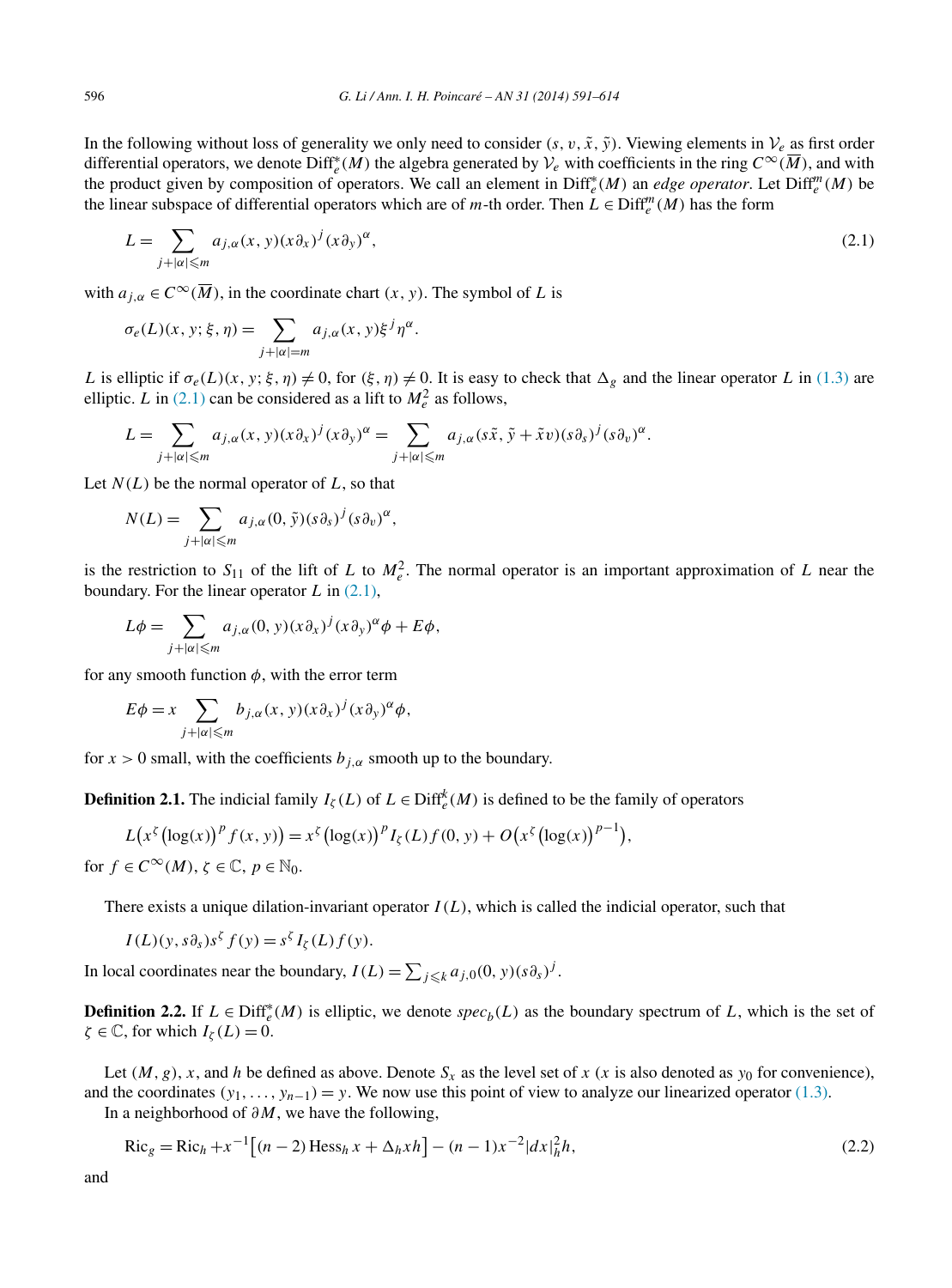$$
R_g = -n(n-1)|dx|_h^2 + (2n-2)x(\Delta_h x) + x^2 R_h,
$$
\n(2.3)

where  $|dx|_h = 1$ , and

$$
(\text{Hess}_h)_{ij}(x) = \nabla_i^h \nabla_j^h(x) = \partial_i \partial_j(x) - \Gamma_{ij}^s \partial_s(x) = -\Gamma_{ij}^0 = \frac{1}{2} \partial_x h_{ij} = B_{ij},
$$

with  $B_{ij}$  the second fundamental form of  $S_x$ , for  $i, j > 0$ ; while  $(Hess_h)_{ij}(x) = 0$  for  $i = 0$  or  $j = 0$ . Also  $\Delta_h x =$  $tr_h(\text{Hess}_h) = H(h)$ , with  $H(h)$  the mean curvature of the level set of *x* in the metric *h*. Also  $\Gamma_{ij}^k$  is the Christoffel symbol with respect to h. Note that  $\Delta_g$  in our paper is the trace of Hess<sub>g</sub>, with negative eigenvalues:

$$
\Delta_g u = g^{ij} \left( \partial_i \partial_j - \Gamma_{ij}^k \partial_k \right) u \tag{2.4}
$$

$$
=x^2\Delta_h u + (2-n)x(\nabla_h x, du)
$$
\n(2.5)

$$
= (2 - n)x\partial_x u + x^2(\partial_x^2 u + \Delta_y u + H(h)\partial_x u), \qquad (2.6)
$$

where  $\Delta_y$  is the Laplacian on the level set  $S_x$  of  $x$ , in the induced metric  $h|_{S_x}$ .

Near the boundary, the *Q*-curvature is

$$
Q_g = -\frac{2}{(n-2)^2}(n-1)^2n + \frac{n^3 - 4n^2 + 16n - 16}{8(n-1)^2(n-2)^2}n^2(n-1)^2 + O(x)
$$
  
=  $\frac{n(n^2 - 4)}{8} + O(x),$ 

for  $n \ge 5$ , and  $Q_g = 3 + O(x)$ , for  $n = 4$ .

In the rest of this section we will consider the linear operator  $L$  in  $(1.3)$ . Note that

$$
L\phi = \Delta_g^2 \phi - \text{div}_g (a_n R_g g - b_n \text{Ric}_g) \nabla_g \phi - 4f\phi
$$
  
\n
$$
= \Delta_g^2 \phi - a_n R_g \Delta_g \phi + b_n \text{Ric}_{ij}^g \nabla_g^j \nabla_g^j \phi - a_n (\nabla_g R_g, \nabla_g \phi) + b_n \nabla_g^i \text{Ric}_{ij} \nabla_g^j \phi - 4f\phi
$$
  
\n
$$
= \Delta_g^2 \phi - a_n R_g \Delta_g \phi + b_n \text{Ric}_{ij}^g \nabla_g^j \nabla_g^j \phi + \left( -a_n + \frac{b_n}{2} \right) (\nabla_g R_g, \nabla_g \phi) - 4f\phi
$$
  
\n
$$
= \Delta_g^2 \phi - a_n R_g \Delta_g \phi + b_n \text{Ric}_{ij}^g \nabla_g^j \nabla_g^j \phi + \frac{6-n}{2(n-1)} (\nabla_g R_g, \nabla_g \phi) - 4f\phi,
$$

with  $f = Q_g$  for  $n \ge 5$ , and  $f = 2Q_g$  for  $n = 4$ . For the third equality, we use the second Bianchi identity. Also,

$$
\Delta_g \phi = x^2 \Delta_h \phi - (n-2)x(\nabla_h x, d\phi)_h = x^2 \Delta_h \phi - (n-2)x \partial_x \phi,
$$

and

$$
R_{ij}(g)\nabla_g^i\nabla_g^j\phi \sim [-(n-1)x^2h_{ij} + O(x^3)]x^{-4}\nabla^i\nabla_g^j\phi
$$
  
= -(n-1)(\Delta\_g\phi + O(x)p(x, y, x\partial\_x, x\partial\_y)\phi),

for some smooth function  $p(\cdot)$ . As a consequence,

$$
L\phi = \Delta_g^2 \phi - a_n R_g \Delta_g \phi + b_n \text{Ric}_{ij}^g \nabla_g^j \nabla_g^j \phi + \frac{6-n}{2(n-1)} (\nabla_g R_g, \nabla_g \phi) - 4f\phi
$$
  
=  $\Delta_g^2 \phi - a_n (-n(n-1) + O(x)) \Delta_g \phi + b_n (-(n-1) \Delta_g \phi + O(x) p(x, y, x \partial_x, x \partial_y) \phi)$   
+  $\frac{6-n}{2(n-1)} (-(2n-2)x^2 H(h|_{S_x}) \partial_x \phi + O(x^3) |\nabla_y \phi|) - (\frac{1}{2}n(n^2-4) + O(x)) \phi.$ 

By definition,

$$
N(L) = [(s\partial_s)^2 - (n-1)s\partial_s + s^2\Delta_v - n] \bigg[ (s\partial_s)^2 - (n-1)s\partial_s + s^2\Delta_v + \frac{n^2-4}{2} \bigg].
$$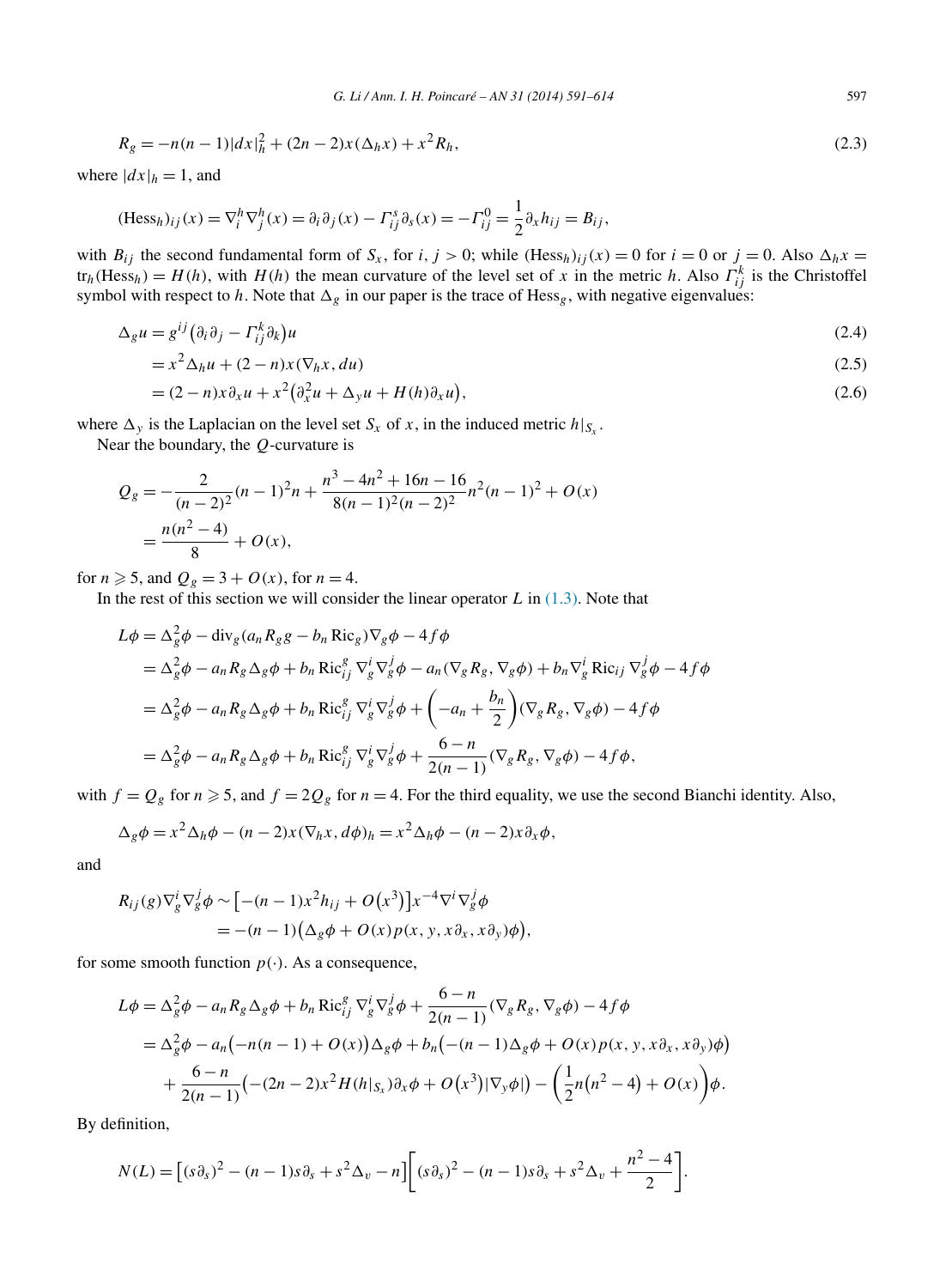<span id="page-7-0"></span>In addition,

$$
I(L) = ((s\partial_s)^2 - (n-1)s\partial_s - n)\left((s\partial_s)^2 - (n-1)s\partial_s + \frac{n^2-4}{2}\right).
$$

Suppose  $I(L)\phi = 0$ , and write  $\phi = s^{\zeta}$ . Solving this equation, we get the indicial roots  $\zeta$ , given by

$$
spec_b(L) = \left\{n, -1, \frac{n-1}{2} - i\frac{\sqrt{n^2 + 2n - 9}}{2}, \frac{n-1}{2} + i\frac{\sqrt{n^2 + 2n - 9}}{2}\right\}.
$$

Let *Λ* be the index set

$$
\Lambda = \left\{ \frac{1}{2} + \text{Re}(\delta); \ \delta \in spec_b(L) \right\}.
$$
\n(2.7)

The operator  $N(L)$  acts on functions defined on  $\mathbb{R}_s^+ \times \mathbb{R}_v^{n-1}$  for each fixed  $\tilde{y}$ , with coordinates  $(s, v)$ . For the linear operator  $L$ ,  $N(L)$  does not depend on  $\tilde{y}$ . We now take the Fourier transformation of  $N(L)$  in the *v* direction,

$$
\widehat{N(L)} = \sum_{j+|\alpha| \leqslant m} a_{i,\alpha}(s\partial_s)^j (is\eta)^{\alpha}.
$$

We have the symmetry of dilation:

$$
a_{j\alpha}(s\partial_s)^j (s\partial_y)^{\alpha} = a_{j\alpha}(ks\partial_{ks})^j (ks\partial_{ky})^{\alpha},
$$

for any  $k \in \mathbb{R} - \{0\}$ . Let  $t = s|\eta|$ , then

$$
\widehat{N(L)}(s,\eta) = \sum_{j+|\alpha| \leqslant m} a_{i,\alpha}(0,\tilde{y})(t\partial_t)^j (it\hat{\eta})^{\alpha},
$$

which is denoted as  $L_0(t, \hat{\eta})$ , where  $\hat{\eta} = \frac{\eta}{|\eta|}$ . This is a family of totally characteristic operators on  $\mathbb{R}^n_+$  and generally its coefficients depend on  $\tilde{y}$ . Note that we have fixed  $\hat{\eta}$  in the formula, and there is no scaling freedom in this direction.

Let  $\mathcal{H}^{m,\delta,l}$  be the weighted Sobolev space

$$
\mathcal{H}^{m,\delta,l}=\big\{f\colon\phi(t)f\in t^{\delta}H_{e}^{m}(\mathbb{R}^{+}),\ (1-\phi(t))f\in t^{-l}H^{m}(\mathbb{R}^{+})\big\},\
$$

with  $\phi \in C_0^{\infty}(\mathbb{R}^+)$ , and  $\phi(t) = 1$  in a neighborhood of  $t = 0$ . Note that

$$
L_0: t^{\delta} \mathcal{H}^{m,\delta,l} \to t^{\delta} \mathcal{H}^{m-4,\delta,l+4}
$$

is bounded.

For the linear operator *L*,

$$
\widehat{N(L)} = [(s\partial_s)^2 - (n-1)s\partial_s + s^2(-|\eta|^2) - n] \bigg[ (s\partial_s)^2 - (n-1)s\partial_s + s^2(-|\eta|^2) + \frac{n^2-4}{2} \bigg],
$$

hence

$$
L_0(t, \hat{\eta}) = \left[ (t\partial_t)^2 - (n-1)t\partial_t - t^2 - n \right] \left[ (t\partial_t)^2 - (n-1)t\partial_t - t^2 + \frac{n^2 - 4}{2} \right]
$$
  
=  $L_1 \circ L_2$ ,

with  $s\partial_s = s|\eta|\partial_{s|\eta} = t\partial_t$ . Note that  $L_0$  does not depend on  $\tilde{y}$ . We have made the formula into the simplest form.

Let us consider the relationship of Fredholm property among  $N(L)$ ,  $\widehat{N(L)}$  and  $L_0$ , in  $t^{\delta}L^2$ , for  $\delta > \frac{n}{2}$ . We know that the first two operators have the same properties of injectivity and surjectivity. Let

$$
L_0\varphi(t)=0,
$$

by definition, it holds if and only if

$$
\widehat{N(L)}\varphi(s|\eta|)=0.
$$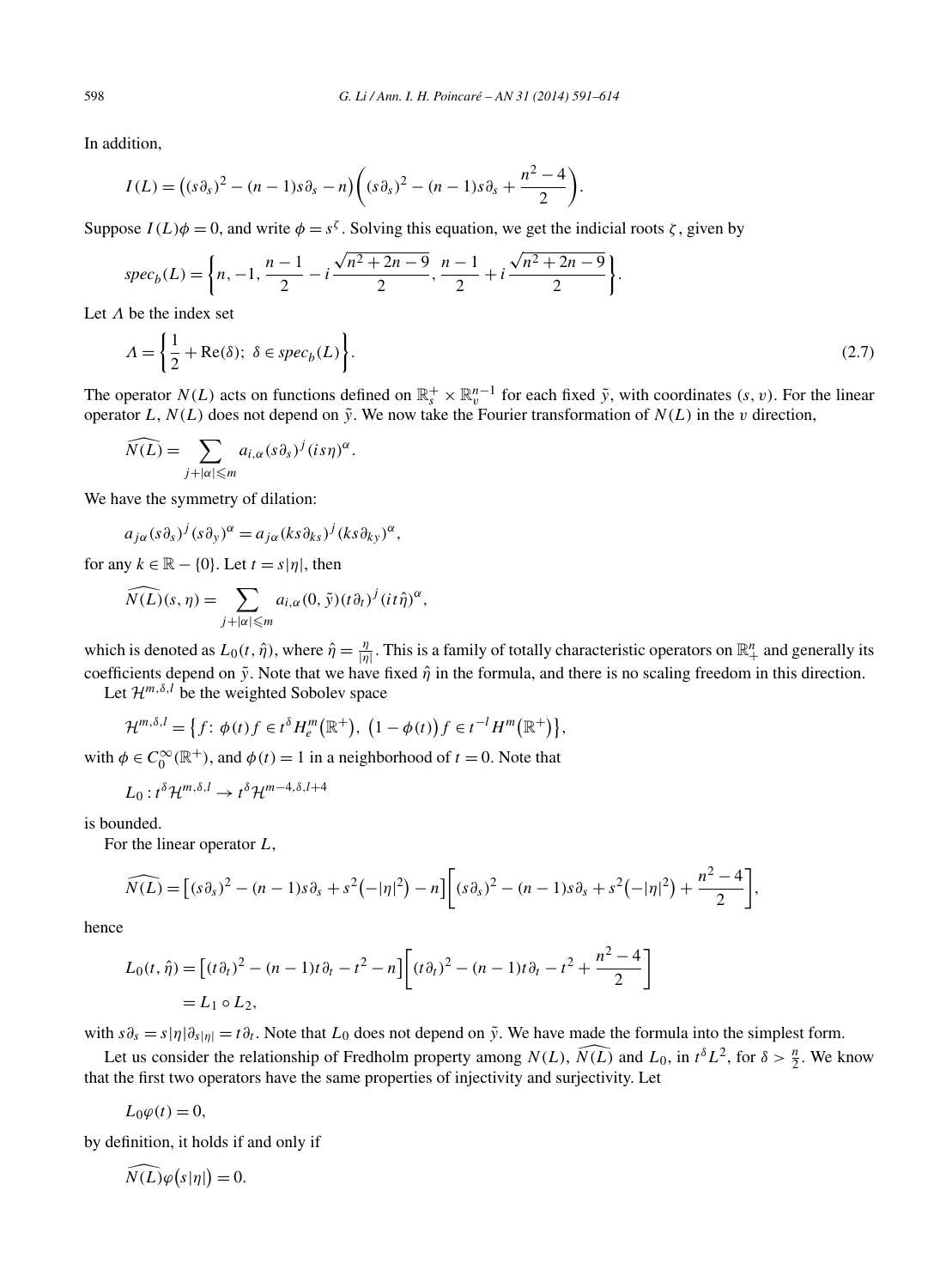But then

$$
\widehat{N(L)}(a(\eta)\varphi(s|\eta|)) = a(\eta)\widehat{N(L)}\varphi(s|\eta|) = 0,
$$

for all  $a(\eta)$  smooth, since the derivative is only in *s* direction, with fixed *η*. Then, using the inverse Fourier transformation,

$$
N(L) \int\limits_{\mathbb{R}^{n-1}} e^{2\pi i \langle y, \eta \rangle} a(\eta) \varphi(s|\eta|) d\eta = 0.
$$

This means one-dimensional kernel of  $L_0$  corresponds to the infinite dimensional kernel of  $N(L)$ , and this construction also gives the fact that the kernel of  $N(L)$  is either trivial or of infinite dimension. But if  $\widehat{N(L)}$  is injective, then  $L_0$ is injective. Conversely, if  $L_0$  is injective, then  $\widehat{N(L)}$  is injective, and so is  $N(L)$ . We have a dual argument of the surjectivity for  $\delta < \frac{n}{2}$ . As in [\[18\],](#page-23-0)  $L_0$  is Fredholm when  $\delta \notin \Lambda$ , with the set  $\Lambda$  in [\(2.7\),](#page-7-0) and  $N(L)$  is semi-Fredholm with either infinite dimensional kernel or cokernel. Roughly speaking, *L* is a small perturbation of *N (L)* near *∂M*. When *N (L)* is injective or surjective, *L* is essentially injective or essentially surjective, which will be [Theorem 1.4](#page-3-0) and [Theorem 1.5.](#page-4-0)

To see the semi-Fredholm property of  $L$ , the strategy is to first study the Fredholm property of  $L_0$  and  $N(L)$ , and finally obtain the semi-Fredholm property of *L* using Mazzeo's theorems which we list here as [Theorem 2.4](#page-10-0) and [Corollary 2.5.](#page-10-0)

We consider the Fredholm property of *L*0, *L*<sup>1</sup> and *L*<sup>2</sup> on weighted spaces. To this end, we introduce Bessel functions, which are solutions to the Bessel equation

$$
x^{2} \frac{d^{2} y}{dx^{2}} + x \frac{dy}{dx} - (x^{2} + \alpha^{2}) y = 0,
$$

where  $\alpha$  is a complex number.

The Bessel functions  $I_\alpha$  and  $I_{-\alpha}$  form a basis of linear space of solutions to the Bessel equation above, while  ${I_\alpha, K_\alpha}$  is another basis. For  $\text{Re}(\alpha) > -\frac{1}{2}$ , and  $-\frac{\pi}{2} < arg(x) < \frac{\pi}{2}$ , the integral representations of these solutions are as follows,

$$
I_{\alpha}(x) = \frac{\left(\frac{x}{2}\right)^{\alpha}}{\Gamma(\alpha + \frac{1}{2})\Gamma(\frac{1}{2})} \int_{-1}^{1} e^{-xt} (1 - t^2)^{\alpha - \frac{1}{2}} dt,
$$
  

$$
K_{\alpha}(x) = \frac{\pi}{2} \frac{I_{\alpha}(x) - I_{-\alpha}(x)}{\sin(\alpha \pi)} = \frac{\Gamma(\frac{1}{2})(\frac{x}{2})^{\alpha}}{\Gamma(\alpha + \frac{1}{2})} \int_{1}^{\infty} e^{-xt} (t^2 - 1)^{\alpha - \frac{1}{2}} dt,
$$

with *x* a complex number (see pp. 172 and 77 in [\[25\]\)](#page-23-0). Note that  $I_\alpha$  is bounded near  $x = 0$ , and it increases exponentially near  $+\infty$ , and

$$
K_{\alpha}(x) \sim C(\varepsilon) x^{\text{Re}(\alpha)} e^{-x+\varepsilon},
$$

for any  $\varepsilon > 0$ , as  $x \to +\infty$ . Also  $K_\alpha(x)$  is bounded for  $\text{Re}(\alpha) \geq 0$ , near  $x = 0$ . The form  $K_\alpha(x)$  is more useful near  $x = \infty$ , since it decays exponentially.

We want to solve the following ODE, by transforming it into the Bessel type equations as above:

$$
L_1 u = ((t \partial_t)^2 - (n-1)t \partial_t - t^2 - n)u = 0.
$$

Let  $u = t^{\beta} \tilde{u}$ , then we obtain that

$$
t^{\beta}\left((t\partial_{t})^{2}\tilde{u}+(2\beta+1-n)t\partial_{t}\tilde{u}+(-n-t^{2}+\beta^{2}-\beta(n-1))\tilde{u}\right)=0.
$$
\n(2.8)

Then, letting  $2\beta + 1 - n = 0$ , Eq. (2.8) is just the form of the Bessel equation. In this case,  $\beta = \frac{n-1}{2}$ , and then the index  $\alpha = \frac{n+1}{2}$ .

Therefore,

$$
u(t) = t^{\frac{n-1}{2}} \big( C_1 I_{\frac{n+1}{2}}(t) + C_2 K_{\frac{n+1}{2}}(t) \big).
$$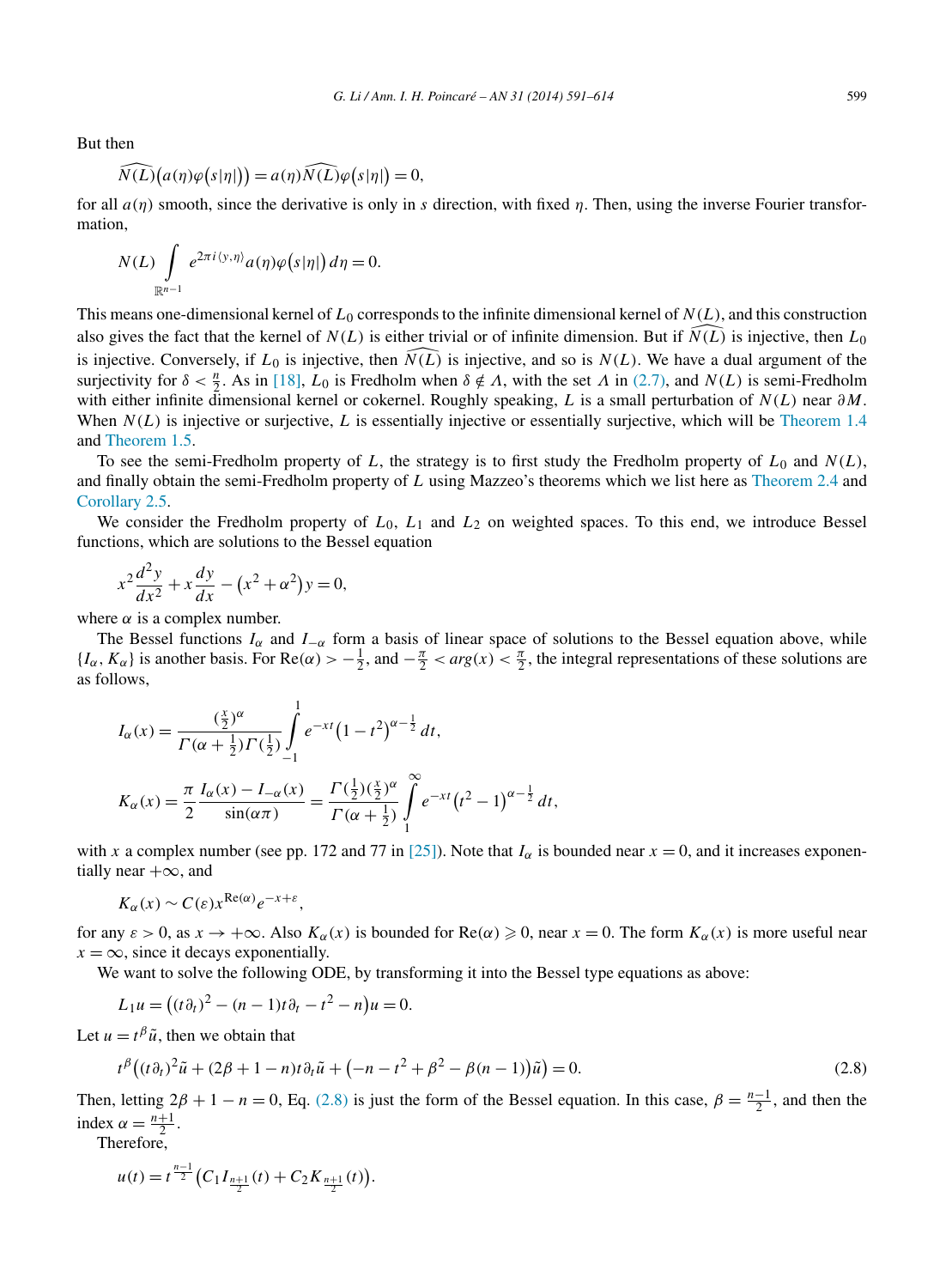In fact,

$$
t^{\frac{n-1}{2}}I_{\frac{n+1}{2}}(t|\eta|)\sim t^{n}|\eta|^{\frac{n+1}{2}},\qquad t^{\frac{n-1}{2}}K_{\frac{n+1}{2}}(t|\eta|)\sim t^{-1}|\eta|^{-\frac{n+1}{2}},
$$

near  $t = 0$ . Moreover,

$$
t^{\frac{n-1}{2}}I_{\frac{n+1}{2}}(t|\eta|) \sim t^{\frac{n}{2}-1}e^{t|\eta|}/\sqrt{2\pi |\eta|}, \qquad t^{\frac{n-1}{2}}K_{\frac{n+1}{2}}(t|\eta|) \sim t^{\frac{n}{2}-1}e^{-t|\eta|}\sqrt{\frac{\pi}{2|\eta|}},
$$

as  $t \to \infty$ .

Similarly,

$$
L_2 u = \left( (t \partial_t)^2 - (n-1)t \partial_t - t^2 + \frac{n^2 - 4}{2} \right) u = 0.
$$

Let  $u(t) = t^{\beta} \tilde{u}(t)$ , then

$$
t^{\beta}\bigg((t\partial_{t})^{2}\tilde{u}+(2\beta+1-n)t\partial_{t}\tilde{u}+\left(\frac{n^{2}-4}{2}-t^{2}+\beta^{2}-\beta(n-1)\right)\tilde{u}\bigg)=0.
$$

Set  $2\beta + 1 - n = 0$ , so that  $\beta = \frac{n-1}{2}$ , and then  $\tilde{u}$  is a solution to the Bessel equation with  $\alpha = \frac{i\sqrt{n^2 + 2n - 9}}{2}$ ,

$$
u(t) = t^{\frac{n-1}{2}} \left( C_1 I_{\frac{i\sqrt{n^2 + 2n - 9}}{2}}(t) + C_2 K_{\frac{i\sqrt{n^2 + 2n - 9}}{2}}(t) \right).
$$

By the expansion of the series form of the Bessel functions, as in [\[15, p. 108\],](#page-23-0) we have

$$
t^{\frac{n-1}{2}}I_{\alpha}(t|\eta|)\sim t^{\frac{n-1}{2}+\alpha}|\eta|^{\alpha}/(2^{\alpha}\Gamma(1+\alpha)),
$$

and

$$
t^{\frac{n-1}{2}}I_{-\alpha}(t|\eta|) \sim t^{\frac{n-1}{2}-\alpha}|\eta|^{\alpha}/(2^{\alpha}\Gamma(1-\alpha)),
$$

with  $\alpha = \frac{i\sqrt{n^2 + 2n - 9}}{2}$ , near  $t = 0$ . Now it is easy to see that the linear combination

$$
x^{\frac{n-1}{2}}(C_1x^{i\frac{\sqrt{n^2+2n-9}}{2}}+C_2x^{-i\frac{\sqrt{n^2+2n-9}}{2}})
$$

can never vanish to infinite order at  $t = 0$  if either  $C_1 \neq 0$  or  $C_2 \neq 0$ . Also,

$$
t^{\frac{n-1}{2}}K_{\alpha}(t|\eta|)\sim t^{\frac{n-1}{2}}\frac{\pi}{2}\frac{I_{\alpha}(t|\eta|)-I_{-\alpha}(t|\eta|)}{\sin(\alpha\pi)},
$$

with  $\alpha = \frac{i\sqrt{n^2 + 2n - 9}}{2}$ , and  $|\eta| \neq 0$ , near  $t = 0$ .

Using the integral form as above, we have that  $I_\alpha(t)$  grows exponentially, while  $K_\alpha$  decays exponentially as  $t \to +\infty$ , for  $\alpha = \frac{i\sqrt{n^2+2n-9}}{2}$ .

Denote  $L_0^t$  to be the  $L^2$  adjoint of  $L_0$  in the measure  $dt$ , and

$$
L_0^* = t^{2\delta} L_0 t^{-2\delta},
$$

to be the adjoint of  $L_0$  in  $t^{\delta}L^2$  in the measure  $t^{-2\delta} dt$ . These are all elliptic operators, with boundary spectra:

$$
spec_b(L_0^t) = \{-\zeta - 1: \ \zeta \in spec_b(L_0)\},
$$
  

$$
spec_b(L_0^*) = \{-\zeta + 2\delta - 1: \ \zeta \in spec_b(L_0)\}.
$$

For example, for  $L_1 = (t \partial_t)^2 - (n - 1)(t \partial_t) - t^2 - n$ ,

$$
\int L_1 u v \, dt = \int u L_1^t v \, dt.
$$

Then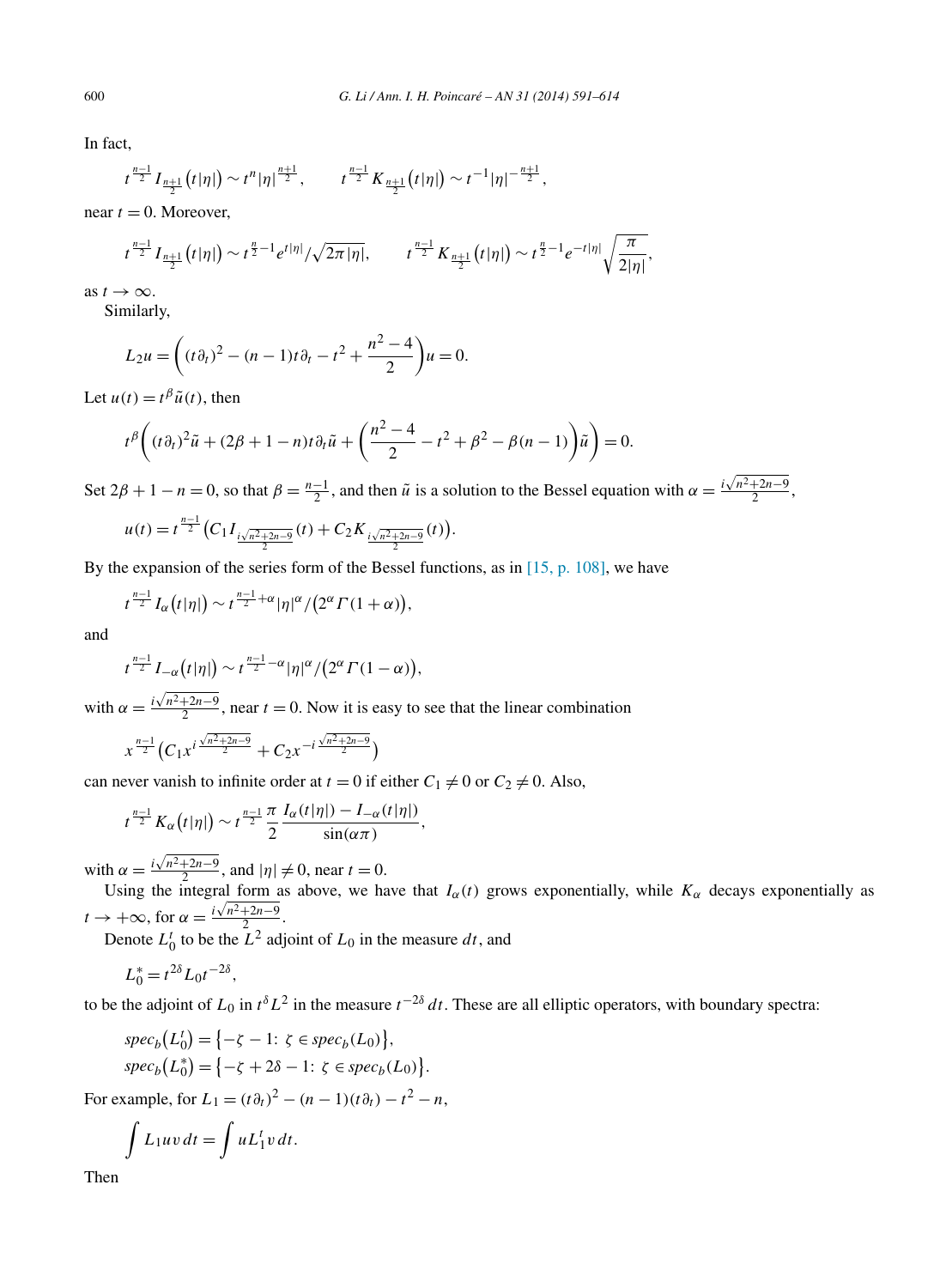<span id="page-10-0"></span>
$$
L_1^t = \left(-\partial_t(t)\right)^2 + (n-1)\left(\partial_t(t)\right) - t^2 - n,
$$

with

$$
\partial_t(t\cdot) = t\partial_t + 1,
$$

and  $p^t(\xi) = p(-( \xi + 1))$ , for the quadratic polynomial *p*. Also, for  $L_1^*$ , using the fact that

$$
-\partial_t\left(t t^{-2\delta}\cdot\right) = -t^{-2\delta}(-2\delta+1+t\partial_t) = t^{-2\delta}(2\delta-1-t\partial_t),
$$

and

$$
\int L_1 u v t^{2\delta} dt = - \int u t^{-2\delta} L_1^t (t^{2\delta} v) t^{2\delta} dt,
$$

we obtain the boundary spectra as listed above. For the fourth order differential equation, we have obtained four linearly independent solutions, and they generalize the solution space.

Let  $\delta = \frac{n-1}{2} + \frac{1}{2} = \frac{n}{2}$ , we have  $L_1^* = L_1$ , and  $L_2^* = L_2$ .

**Definition 2.3.** We say that an operator *L* has the unique continuation property on a boundary *B* if any solution of  $Lu = 0$  vanishing to infinite order at *B* vanishes identically.

**Hypothesis 1.** For each  $\tilde{y}$  and  $\hat{\eta}$ , both  $L_0$  and its adjoint  $L_0^*$  (the dual of  $L_0$  with respect to the space  $t^{Re\delta}L^2$  for any *δ* we need) have the unique continuation property at  ${t = 0}$ .

We know from the discussion above that  $L_0$  satisfies the unique continuation property. Under the continuation hypothesis, we have that for each element  $(\tilde{y}, \hat{\eta}) \in N_0$ ,  $L_0$  is surjective on  $x^{\delta}L^2$  or injective on  $x^{\delta}L^2$  when  $\delta$  is sufficiently negative or sufficiently large. For our case, we use  $\delta = \frac{n}{2}$  in Hypothesis 1. Now let us define  $\bar{\delta}$  to be the minimal value of  $\delta$  so that  $L_0$  is injective, and meanwhile  $\delta$  the maximal value so that  $L_0$  is surjective dually. These values must lie in *Λ*. The following theorem and corollary tell us the relationship between semi-Fredholm properties of *L* and the Fredholm properties of *L*0, for certain cases we need.

**Theorem 2.4.** *(See Theorem 6.1 in [\[18\].](#page-23-0))* Suppose  $L \in \text{Diff}_{e}^{m}(M)$  *is elliptic and satisfies the unique continuation hypothesis, and that spec<sub><i>b*</sub></sub>(L) *is discrete. Suppose also that*  $\delta \notin \Lambda$  *is chosen so that either*  $\delta > \bar{\delta}$  *or*  $\delta < \delta$ . Then  $L: x^{\delta}H^{r+m}_{e}(M)\to x^{\delta}H^{r}_{e}(M)$  has closed range, and it is either essentially surjective, or essentially injective respec*tively. Therefore, it admits a generalized inverse G and orthogonal projectors Πi onto the nullspace and orthogonal complement of the range of L which are edge operators, such that,*

$$
GL = I - \Pi_1,
$$
  

$$
LG = I - \Pi_2.
$$

Since the edge operators used in the proof of the weighted Sobolev spaces are bounded in the appropriate Hölder spaces, the corresponding result for Hölder spaces follows.

**Corollary 2.5.** *(See Corollary 6.4 in [\[18\].](#page-23-0)) For L* as in *Theorem* 2.4*,*  $k \ge m$  *a positive integer and*  $0 < \alpha < 1$  *the mapping*  $L: x^{\nu} \Lambda^{k, \alpha} \to x^{\nu} \Lambda^{k-m, \alpha}$  *is semi-Fredholm provided*  $\nu = \delta - \frac{1}{2}$  *and*  $\delta \notin \Lambda$  *is as in the previous theorem. If δ<δ or δ > δ*¯ *so that L is essentially surjective or essentially injective, then topologically, we have the splitting,*

$$
x^{\nu} \Lambda^{k,\alpha} = \Pi_1(x^{\nu} \Lambda^{k,\alpha}) \oplus (I - \Pi_1)(x^{\nu} \Lambda^{k,\alpha}),
$$
  
\n
$$
x^{\nu} \Lambda^{k-m,\alpha} = \Pi_2(x^{\nu} \Lambda^{k-m,\alpha}) \oplus (I - \Pi_2)(x^{\nu} \Lambda^{k-m,\alpha}).
$$

Let us compute  $\bar{\delta}$  and  $\underline{\delta}$  for  $L_0$ . First, for  $L_1$ , since  $t^{\frac{n-1}{2}}I_{\frac{n+1}{2}}(t|\eta|)$  increases exponentially as  $t$  goes to  $\infty$  (here  $|\eta| \neq 0$ , it does not lie in  $t^{\delta}L^2$  for any  $\delta > 0$ ; furthermore,

$$
t^{\frac{n-1}{2}}K_{\frac{n+1}{2}}(t|\eta|)\in t^{\delta}L^{2}(\mathbb{R}_{+}),
$$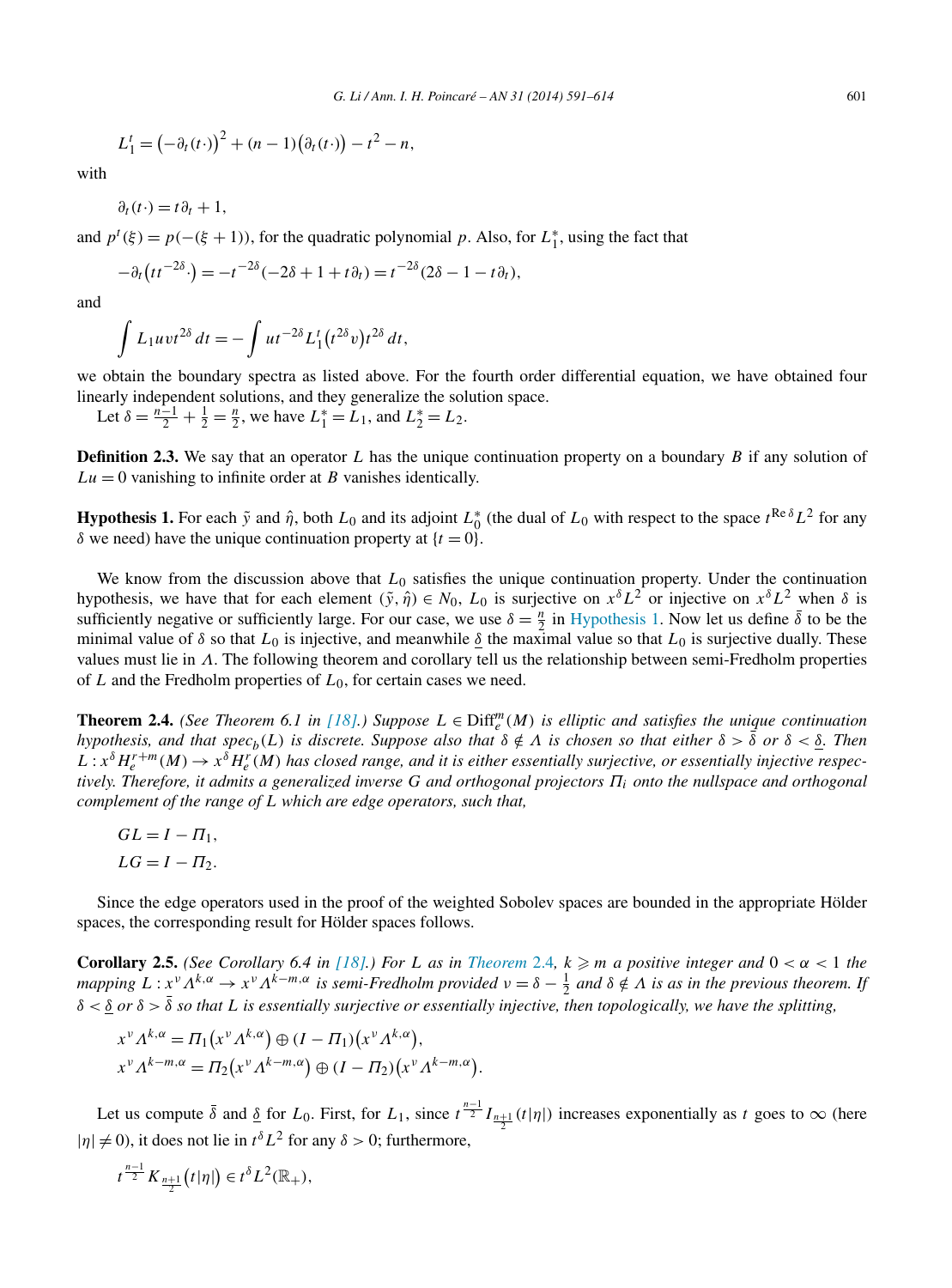<span id="page-11-0"></span>for 
$$
\delta < -\frac{1}{2}
$$
. Similarly, for  $L_2$ ,  $t^{\frac{n-1}{2}} I_{\frac{i\sqrt{n^2+2n-9}{2}}}(t|\eta|)$  grows exponentially when  $t$  goes to  $\infty$  (with  $|\eta| \neq 0$ ), and  $t^{\frac{n-1}{2}} K_{\frac{i\sqrt{n^2+2n-9}{2}}}(t|\eta|) \in t^{\delta} L^2(\mathbb{R}_+),$ 

for  $\delta < \frac{n-1}{2} + \frac{1}{2} = \frac{n}{2}$ . Therefore, *L*<sub>1</sub> and *L*<sub>2</sub> both have trivial kernel in the space  $x^{\delta}L^2(M, \sqrt{dx \, dy})$  for  $\delta > \frac{n}{2}$ . But Ker(*L*<sub>2</sub>) is nontrivial for  $\delta < \frac{n}{2}$ . Also the composition of two injective maps is still injective. Therefore,  $\delta = \frac{n}{2}$ for  $L_0 = L_1 \circ L_2$ . Since  $L_0$  is self-adjoint in  $t^{\frac{n}{2}} L^2(\mathbb{R}_+)$ , we have that  $\underline{\delta} = \frac{n}{2}$ . Since it satisfies the conditions of [Theorem 2.4](#page-10-0) and [Corollary 2.5,](#page-10-0) therefore [Theorems 1.4 and 1.5](#page-3-0) are proved.

To conclude this section, we want to see when *L* is injective or surjective in the special case of Poincaré–Einstein manifolds. For a Poincaré–Einstein manifold *(M, g)* with  $g = x^{-2}h$ , without loss of generality we assume  $R_g =$  $-n(n-1)$ . Let us first consider it in the weighted Sobolev spaces. We have

$$
L = (\Delta_g - n) \left( \Delta_g + \frac{(n+2)(n-2)}{2} \right) = \mathcal{T}_1 \circ \mathcal{T}_2.
$$

We know that *L* is self-adjoint with respect to  $x^{\frac{n}{2}}L^2(M, \sqrt{dx\,dy})$ . Then to show that  $L : x^{\delta}H_e^4(M) \to x^{\delta}L^2(M)$  is surjective for  $0 \le \delta < \frac{n}{2}$ , since *L* has close range, we only need to  $1 \le \delta < \frac{n}{2}$ , we only need to show that *L* is injective when  $\delta > \frac{n}{2}$ . For that, we only need to show that  $\mathcal{T}_1$  and  $\mathcal{T}_2$  are injective for  $\delta > \frac{n}{2}$ .

**Lemma 2.6.**  $\mathcal{T}_1$ ,  $\mathcal{T}_2$ :  $x^{\delta}H_e^{2+m}(M, \sqrt{dx\,dy}) \to x^{\delta}H_e^m(M, \sqrt{dx\,dy})$ , are both injective for  $\delta > \frac{n}{2}$ , and all  $m \geqslant 0$ .

**Proof.** By the regularity argument, we only need to discuss on the case  $m = 0$ . Also, if  $\mathcal{T}_1$  and  $\mathcal{T}_2$  are injective in *L*<sup>2</sup>(*M*, *g*), which is  $x^{\frac{n}{2}}L^2(M, \sqrt{dx\,dy})$ , then we are done. The proof is as follows. If  $u \in x^{\delta}L^2(M, \sqrt{dx\,dy})$ , for  $\delta > \frac{n}{2}$ , then  $u \in L^2(M, g)$ . Moreover, if also

$$
\mathcal{T}_1 u = (\Delta_g - n)u = 0,
$$

by Weyl's lemma,  $u \in H^1(M, g)$ . Now we multiply *u* on both sides of the equation, and integrate by parts, and then we have

$$
-\int\limits_M\left(|\nabla u|_g^2+u^2\right)dV_g=0.
$$

Therefore,  $u = 0$ . Then we have that  $\mathcal{T}_1$  is injective.

For the Poincaré ball  $(B, g_{-1})$ , we know that the Laplacian  $-\Delta_g$  has pure continuous spectrum, consisting of  $\left[\frac{(n-1)^2}{4}, \infty\right)$ , with  $\lambda_0 = \frac{(n-1)^2}{4}$ .

For an asymptotically hyperbolic manifold *(M, g)* with its defining function *x* and the extending metric  $h = x^2g$ smooth up to the boundary, combining the boundary regularity result and the unique continuation result for  $(-\Delta_g - \lambda)$ , it was proved in [\[21\]](#page-23-0) that if  $\lambda > \frac{(n-1)^2}{4}$ ,  $u \in L^2(M, g)$  and  $(-\Delta_g - \lambda)u = 0$  then  $u = 0$ . That is to say,  $-\Delta_g$  has essential spectrum  $\left[\frac{(n-4)^2}{4}, +\infty\right)$ , with no embedded eigenvalues. It is easy to check that when  $n \ge 4$ ,  $\frac{n^2-4}{2} > \frac{(n-1)^2}{4}$ . Therefore, for  $n \geqslant 4$ ,  $\mathcal{T}_2$  is injective in  $L^2(M, g) = x^{\frac{n}{2}} L^2(M, \sqrt{dx \, dy})$ .

It follows that  $\mathcal{T}_1$  and  $\mathcal{T}_2$  are both injective when  $\delta > \frac{n}{2}$ . This proves the lemma.  $\Box$ 

The lemma tells that *L* is injective for  $\delta > \frac{n}{2}$  on the Poincaré–Einstein manifolds. Then dually *L* is surjective when  $0 < \delta < \frac{n}{2}$ .

The linear edge operators used above are all bounded linear operators in the weighted Hölder spaces, and can be used correspondingly in the weighted Hölder spaces. Then the corresponding statement for the weighted Hölder spaces is as follows. Let

$$
L: x^{\nu} \Lambda^{4,\alpha}(M) \to x^{\nu} \Lambda^{0,\alpha}(M).
$$

Here  $0 < \alpha < 1$ . Then *L* is injective when  $\nu = \delta - \frac{1}{2} > \frac{n-1}{2}$ , while *L* is surjective when  $0 < \nu = \delta - \frac{1}{2} < \frac{n-1}{2}$  on the Poincaré–Einstein manifolds *M*.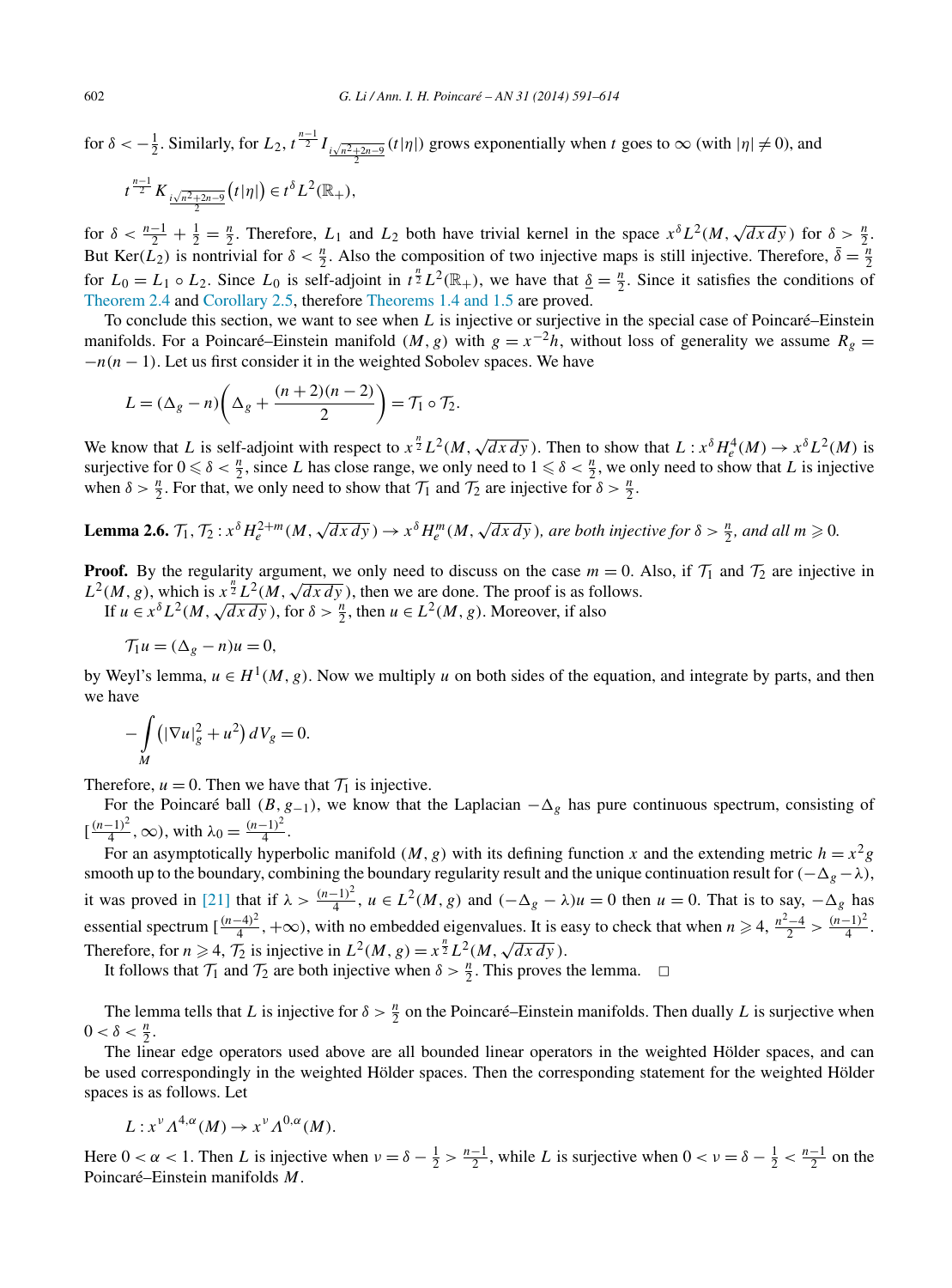<span id="page-12-0"></span>**Remark 2.1.** Generally, on an asymptotically hyperbolic manifold *(M, g)* with a smooth defining function *x* and  $h = x^2g$  smooth, let  $u \in \text{Ker}(L)$  for *L* defined in [\(1.3\)](#page-2-0) in the weighted Hölder spaces  $x^v A^{4,\alpha}(M, \sqrt{dx \, dy})$ , for 0 <  $\nu < \frac{n-1}{2}$  and  $0 < \alpha < 1$ . Then,  $u \in x^{\nu} \Lambda^{m, \alpha}$  for all  $m \in \mathbb{N}$ , and *u* has the following weak expansion with coefficients which are generally distributions,

$$
u(x, y) \sim \sum_{j=0}^{+\infty} \left( u_{0j}(y) x^{\frac{n-1}{2} + i \frac{\sqrt{n^2 + 2n - 9}}{2} + j} + u_{1j}(y) x^{\frac{n-1}{2} - i \frac{\sqrt{n^2 + 2n - 9}}{2} + j} + x^{n+j} u_{2j}(y) \right),\tag{2.9}
$$

in the sense that

$$
u(x, y) - \sum_{j=0}^{k} \left( u_{0j}(y)x^{\frac{n-1}{2} + i\frac{\sqrt{n^2 + 2n - 9}}{2} + j} + u_{1j}(y)x^{\frac{n-1}{2} - i\frac{\sqrt{n^2 + 2n - 9}}{2} + j} \right) = o\left(x^{\frac{n-1}{2} + k}\right),
$$

for  $k \geq 0$ . If either  $u_{00}$  or  $u_{01}$  is smooth, then all the coefficients are smooth. The more precise regularity of the coefficients in a weighted Sobolev space setting can be found in Chapter 7 in [\[18\].](#page-23-0)

**Remark 2.2.** On a Poincaré–Einstein manifold *(M, g)* with a smooth defining function *x* and  $h = x^2g$  smooth, for 0 <  $\nu < \frac{n-1}{2}$  and  $0 < \alpha < 1$ , since  $\mathcal{T}_1$  is injective, an element *u* in the kernel of *L* is exactly an element in the kernel of  $\mathcal{T}_2$ . By Proposition 3.4 in [\[10\],](#page-23-0) for any chosen  $u_{00} \in C^{\infty}$  or  $u_{10} \in C^{\infty}$ , there exists a unique  $u \in x^{\nu} \Lambda^{4,\alpha}(M, \sqrt{dx \, dy})$ , for  $0 < \nu < \frac{n-1}{2}$ , in the kernel of *L*, so that *u* has the expansion (2.9) with smooth coefficients.

# **3. The nonlinear problem**

Now let us return to the perturbation problem. It is more convenient to work in weighted Hölder spaces. Let *(M, g)* be an asymptotically hyperbolic manifold defined as in the introduction. Let  $\tilde{g}$ , u also be defined as in the introduction, and let the prescribed curvature  $Q_{\tilde{g}} = f$ . Define the operator  $\mathcal{T} : x^{\nu} \Lambda^{4,\alpha}(M) \to x^{\nu} \Lambda^{0,\alpha}(M)$  as follows,

$$
\mathcal{T}(u) = \begin{cases} 2fe^{4u} - 2Q_g - 8Q_g u, & n = 4, \\ \frac{n-4}{2}(1+u)^{\frac{n+4}{n-4}}f - \frac{n-4}{2}Q_g - \frac{n+4}{2}Q_g u, & n \ge 5. \end{cases}
$$

We rewrite it in the form

$$
\mathcal{T}(u) = \begin{cases} 2(e^{4u} - 1 - 4u)f + 2(f - Q_g) - 8(Q_g - f)u, & n = 4, \\ \frac{n-4}{2}((1+u)^{\frac{n+4}{n-4}} - 1 - \frac{n+4}{n-4}u)f + \frac{n-4}{2}(f - Q_g) + \frac{n+4}{2}(f - Q_g)u, & n \ge 5. \end{cases}
$$

Let *L* be as in  $(1.3)$ , then the prescribed *Q*-curvature equation is

$$
Lu = \mathcal{T}(u). \tag{3.1}
$$

Let  $0 < \nu < \underline{\nu} = \frac{n-1}{2}$  and  $0 < \alpha < 1$ , so that *L* is essentially surjective. Moreover, in the following we assume that *L* is surjective. Then

 $L: V_1 = (I - \Pi_1)(x^{\nu} \Lambda^{4,\alpha}(M)) \to x^{\nu} \Lambda^{0,\alpha}(M)$ 

is an isomorphism, using topological splitting of  $x^{\nu} \Lambda^{4,\alpha}(M)$  in [Theorem 1.5](#page-4-0) and the open mapping theorem. That is,

$$
C_1 \|u\|_{x^{\nu} A^{4,\alpha}(M)} \leq \|Lu\|_{x^{\nu} A^{0,\alpha}(M)} \leq C_2 \|u\|_{x^{\nu} A^{4,\alpha}(M)},
$$
\n(3.2)

for some constant  $C_2 > C_1 > 0$ , for all  $u \in V_1$ . We denote the inverse of *L* as

$$
L^{-1}: x^{\nu} \Lambda^{0,\alpha}(M) \to V_1.
$$

Let  $f \in C^{\alpha}(M)$ , and

 $(Q_{\alpha} - f) \in x^{\nu} A^{0, \alpha}$ ,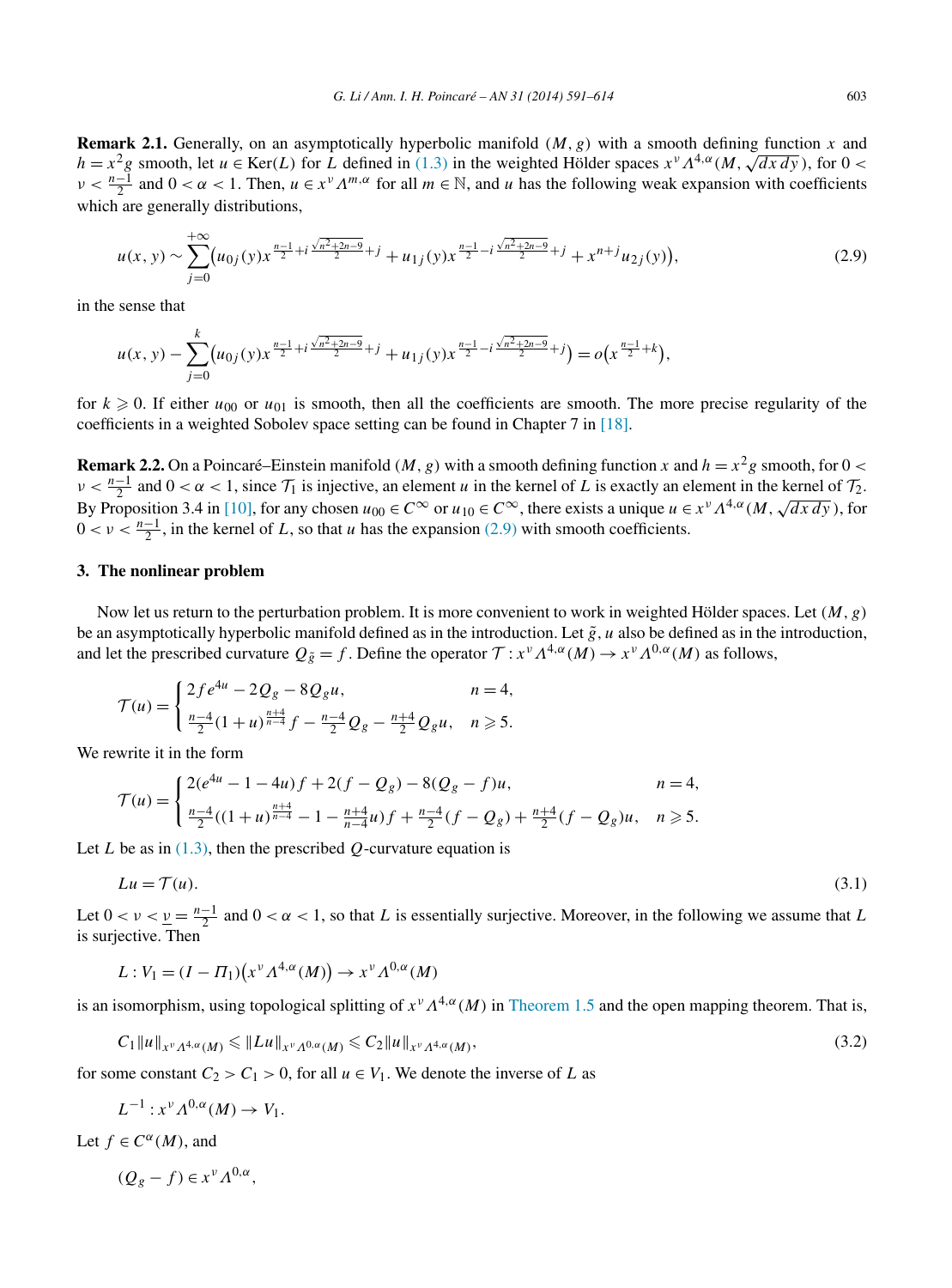<span id="page-13-0"></span>with its small norm to be determined later. We want to use elements in kernel of *L* to parametrize the perturbation solutions to the nonlinear problem at 0. We will define a new map for each element in the kernel of *L*, and use it to construct a contraction map. For any fixed  $u_1 \in \text{Ker}(L)$ , for any  $u_2 \in V_1$ , let  $u = u_1 + u_2$ , and

$$
\mathcal{T}_{u_1}(u_2) = \mathcal{T}(u_1 + u_2).
$$

Now  $L^{-1} \circ \mathcal{T}_{u_1} : V_1 \to V_1$ .

From now on, let *u*<sub>1</sub> be any fixed element in  $B_{\epsilon}(0) \cap \text{Ker}(L)$ , and  $u_2 \in B_{\epsilon}(0) \cap V_1$ , with small  $\epsilon \in (0, 1)$  to be determined. Note that

$$
\|\mathcal{T}_{u_1}(u_2)\|_{x^{\nu} \Lambda^{0,\alpha}} \leq \begin{cases} 2\|(e^{4u}-1-4u)f\|_{x^{\nu} \Lambda^{0,\alpha}(M)}+2\|(f-Q_g)\|_{x^{\nu} \Lambda^{0,\alpha}(M)} \\ +8\|(f-Q_g)u\|_{x^{\nu} \Lambda^{0,\alpha}(M)}, & n=4, \\ \frac{n-4}{2}\|( (1+u)^{\frac{n+4}{n-4}}-1-\frac{n+4}{n-4}u)f\|_{x^{\nu} \Lambda^{0,\alpha}(M)} \\ +\frac{n-4}{2}\|(f-Q_g)\|_{x^{\nu} \Lambda^{0,\alpha}(M)}+\frac{n+4}{2}\|(f-Q_g)u\|_{x^{\nu} \Lambda^{0,\alpha}(M)}, & n \geq 5. \end{cases}
$$

Then we have

$$
\|\mathcal{T}_{u_1}(u_2)\|_{x^{\nu}A^{0,\alpha}} \leq C(n) \left( \|f\|_{L^{\infty}} \|(u_1 + u_2)^2\|_{x^{\nu}A^{0,\alpha}} + (1 + \|u_1 + u_2\|_{L^{\infty}}) \|f - Q_g\|_{x^{\nu}A^{0,\alpha}} + \|x^{-\nu}(u_1 + u_2)\|_{L^{\infty}} \|(u_1 + u_2)\|_{L^{\infty}} (\|f\|_{A^{0,\alpha}} + \|Q_g\|_{A^{0,\alpha}}) + \|f - Q_g\|_{L^{\infty}} \|u_1 + u_2\|_{x^{\nu}A^{0,\alpha}}),
$$

where  $C > 0$  is a constant depending only on *n*, the diameter of *M* with respect to  $x^2g$ , and *v*. By the definition of the weighted norm,

$$
\|\phi\|_{L^{\infty}} \le \|\phi\|_{\Lambda^{0,\alpha}}, \quad \text{and} \quad \|\phi\|_{L^{\infty}} \le C_0 \|\phi\|_{x^{\nu} \Lambda^{0,\alpha}}, \tag{3.3}
$$

for a constant  $C_0 > 0$  depending on the defining function and *ν*, for any  $\phi \in x^{\nu} \Lambda^{0, \alpha}$ . Therefore,

$$
\|\mathcal{T}_{u_1}(u_2)\|_{x^{\nu}A^{0,\alpha}} \leq C_1\big(\big(\epsilon\big(\|f\|_{A^{0,\alpha}} + \|Q_g\|_{A^{0,\alpha}}\big) + \|f-Q_g\|_{L^{\infty}}\big)\|u_1+u_2\|_{x^{\nu}A^{0,\alpha}} + (1+\epsilon)\|f-Q_g\|_{x^{\nu}A^{0,\alpha}}\big),
$$

where  $C_1$  depends on *n*, the defining function, the diameter of *M* with respect to  $x^2g$ , and *v*, so that

$$
\|L^{-1} \circ \mathcal{T}_{u_1}(u_2)\|_{X^{\nu} A^{4,\alpha}}
$$
\n
$$
\leq C_1 \|L^{-1}\| \left( \left( \epsilon \left( \|f\|_{\Lambda^{0,\alpha}} + \|\mathcal{Q}_g\|_{\Lambda^{0,\alpha}} \right) + \|f - \mathcal{Q}_g\|_{L^\infty} \right) \|u_1 + u_2\|_{X^{\nu} A^{0,\alpha}}
$$
\n(3.5)

$$
+(1+\epsilon)\|f-Q_g\|_{x^{\nu}A^{0,\alpha}}\big).
$$
\n(3.6)

We now choose  $\epsilon \in (0, 1)$  small so that

$$
16C_1\epsilon \|L^{-1}\| \|Q_g\|_{A^{0,\alpha}} < 1,
$$
\n(3.7)

and let *f* satisfy that

$$
\|f\|_{\Lambda^{0,\alpha}} \leq 2\|Q_{g}\|_{\Lambda^{0,\alpha}}, \quad \text{and} \quad \|f - Q_{g}\|_{x^{\nu}\Lambda^{0,\alpha}} \leq \min\left\{\frac{1}{4(1+\epsilon)C_{1}\|L^{-1}\|}\epsilon, \frac{\epsilon\|Q_{g}\|_{\Lambda^{0,\alpha}}}{C_{0}}\right\}.
$$
 (3.8)

Combining (3.3), we have

$$
\|L^{-1}\circ\mathcal{T}_{u_1}(u_2)\|_{x^{\nu}\Lambda^{4,\alpha}}\leq \frac{3}{4}\epsilon.
$$

Therefore,  $L^{-1} \circ T_{u_1}$  maps  $B_{\epsilon}(0) \cap V_1$  into  $B_{\epsilon}(0) \cap V_1$ . For *u*<sub>3</sub>*, u*<sub>4</sub> ∈ *V*<sub>1</sub> ∩ *B*<sub> $\epsilon$ </sub>(0)*,* 

$$
\|L^{-1} \circ \mathcal{T}_{u_1}(u_3) - L^{-1} \circ \mathcal{T}_{u_1}(u_4)\|_{x^{\nu} A^{4,\alpha}}\n\le \|L^{-1}\| \|\mathcal{T}_{u_1}(u_3) - \mathcal{T}_{u_1}(u_4)\|_{x^{\nu} A^{0,\alpha}}\n\le \|L^{-1}\| \|2f(e^{4u_1}(e^{4u_3} - e^{4u_4}) - 4(u_3 - u_4)) - 8(Q_g - f)(u_3 - u_4)\|_{x^{\nu} A^{0,\alpha}}, \quad n = 4,
$$
\n
$$
= \begin{cases} \|L^{-1}\| \|2f(e^{4u_1}(e^{4u_3} - e^{4u_4}) - 4(u_3 - u_4)) - 8(Q_g - f)(u_3 - u_4)\|_{x^{\nu} A^{0,\alpha}}, & n = 4, \\ \|L^{-1}\| \| \frac{n-4}{2}((1+u_1+u_3)^{\frac{n+4}{n-4}} - (1+u_1+u_4)^{\frac{n+4}{n-4}} - \frac{n+4}{n-4}(u_3 - u_4))f & n \ge 5. \end{cases}
$$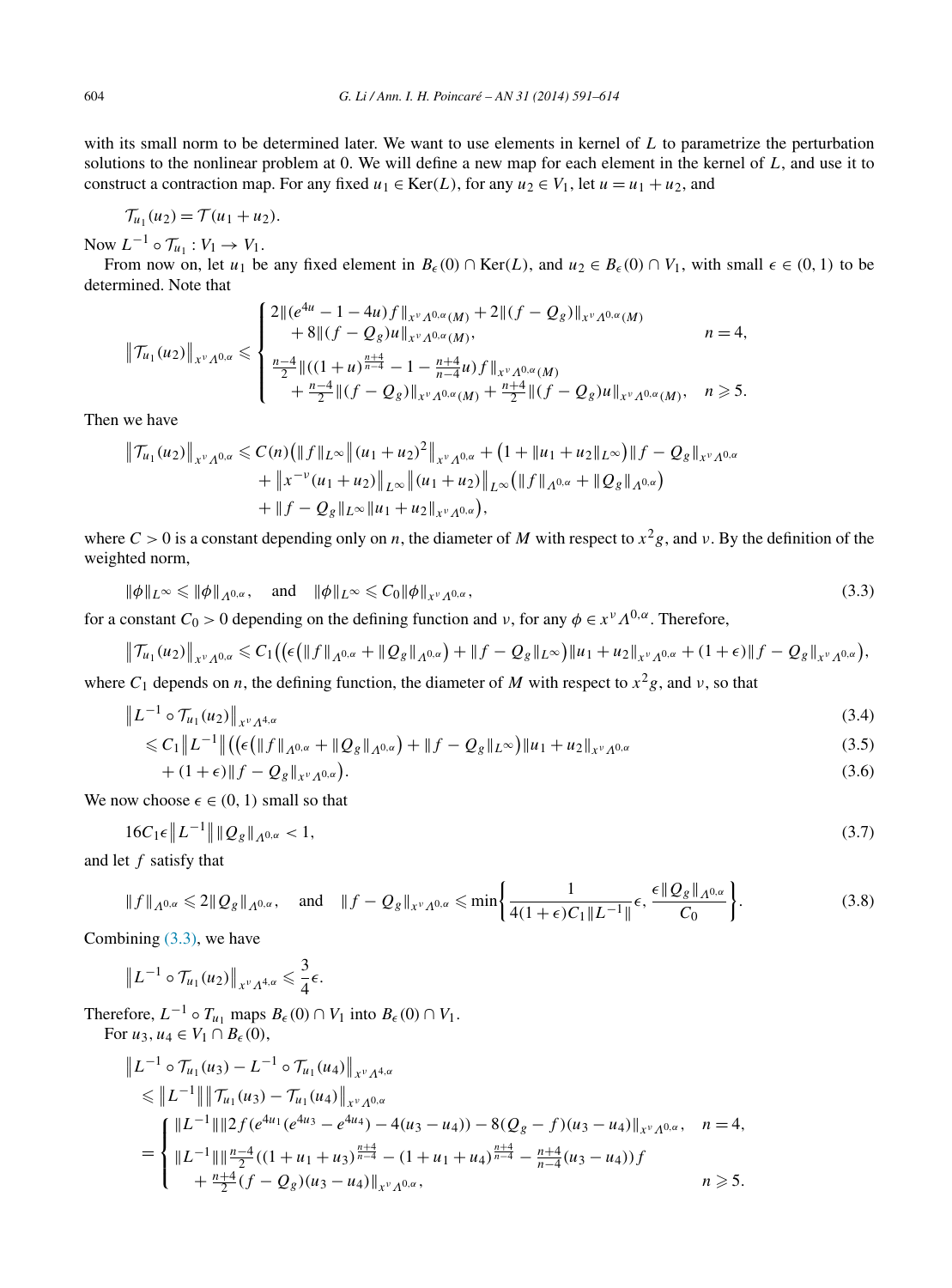<span id="page-14-0"></span>But

$$
e^{4(u_1+u_3)} - e^{4(u_1+u_4)} - 4(u_3-u_4) = 4(u_3-u_4)w
$$

with

$$
w = \left(\frac{e^{4(u_1+u_3)} - e^{4(u_1+u_4)}}{4(u_3-u_4)} - 1\right) = \left(\int_0^1 e^{4(u_1+u_4+t(u_3-u_4))} dt - 1\right) \in x^{\nu} \Lambda^{0,\alpha} \cap B_{C\epsilon}(0),
$$

with *C* which does not depend on  $u_3$ ,  $u_4$ , or  $\epsilon \in (0, 1)$ . We have similar results for  $n \ge 5$ . By the discussion above,

$$
\|L^{-1} \circ \mathcal{T}_{u_1}(u_3) - L^{-1} \circ \mathcal{T}_{u_1}(u_4)\|_{X^{\nu} A^{4,\alpha}}
$$
\n(3.9)

$$
\leq \|L^{-1}\|\widetilde{C_0}(\epsilon\|f\|_{\Lambda^{0,\alpha}}\|u_3-u_4\|_{x^{\nu}\Lambda^{0,\alpha}}+\|Q_g-f\|_{x^{\nu}\Lambda^{0,\alpha}}\|u_3-u_4\|_{x^{\nu}\Lambda^{0,\alpha}}) \tag{3.10}
$$

$$
= \|L^{-1}\|\widetilde{C_0}(\epsilon\|f\|_{\Lambda^{0,\alpha}} + \|\mathcal{Q}_g - f\|_{x^{\nu}\Lambda^{0,\alpha}})\|u_3 - u_4\|_{x^{\nu}\Lambda^{0,\alpha}}, \quad n \ge 4,
$$
\n(3.11)

where  $\widetilde{C}_0$  depends only on the defining function, the diameter of *M* with respect to  $x^2g$ , *v* and *n*. Let  $\epsilon$  be small so that

$$
8\widetilde{C}_0 \|L^{-1}\|(1 + \|Q_g\|_{\Lambda^{0,\alpha}})\epsilon < 1,\tag{3.12}
$$

and let

$$
\|Q_g - f\|_{x^{\nu}A^{0,\alpha}} \leq \frac{1}{8\widetilde{C}_0\|L^{-1}\|}.
$$
\n(3.13)

Then we have

$$
\|L^{-1} \circ \mathcal{T}_{u_1}(u_3) - L^{-1} \circ \mathcal{T}_{u_1}(u_4)\|_{x^{\nu} A^{4,\alpha}} \leq \frac{3}{8} \|u_3 - u_4\|_{x^{\nu} A^{0,\alpha}} \leq \frac{3}{8} \|u_3 - u_4\|_{x^{\nu} A^{4,\alpha}}.
$$

Note that  $\|L^{-1}\|$  depends on the projection map *Π*<sub>1</sub> that we construct in [Theorem 1.5.](#page-4-0) Therefore, if *L* is surjective for  $\nu < \frac{n-1}{2}$ , and also  $\epsilon$  and  $f$  satisfy the above conditions, then for each  $u_1 \in B_{\epsilon}(0) \cap \text{Ker}(L)$ ,

$$
L^{-1} \circ \mathcal{T}_{u_1} : V_1 \cap B_{\epsilon}(0) \to V_1 \cap B_{\epsilon}(0)
$$

is a contraction map. This implies that there exists a unique  $u_2 \in B_\epsilon(0) \cap V_1$ , solving the equation

$$
L(u_1 + u_2) = \mathcal{T}_{u_1}(u_2).
$$

Note that the proof above holds for  $h = x^2 g \in C^{4,\alpha}(\overline{M})$ . Now we have proved the following theorem.

**Theorem 3.1.** Let  $(M, g)$  be an asymptotically hyperbolic manifold of dimensional  $n \geq 4$ , with x the smooth defining *function, and the metric*  $h = x^2 g \in C^{4,\alpha}(\overline{M})$ *. For*  $0 < v < \frac{n-1}{2}$  *and*  $0 < \alpha < 1$ *, let* 

$$
L: x^{\nu} \Lambda^{4,\alpha}(M) \to x^{\nu} \Lambda^{0,\alpha}
$$

*be the linear operator defined in* [\(1.3\)](#page-2-0)*, which by [Theorem](#page-4-0)* 1.5 *is essentially surjective. Assume that L is surjective. Then there exists a small constant*  $\epsilon_0 > 0$ , depending on the diameter of M with respect to h, v, n and also  $\Pi_1$  and L, *so that the following holds*:

*Let*  $\epsilon$  *be any small real number satisfying*  $0 < \epsilon < \epsilon_0$ *, and let*  $f \in \Lambda^{0,\alpha}(M)$  *satisfy* 

$$
\|\mathcal{Q}_g - f\|_{x^{\nu}A^{0,\alpha}} \leqslant \tilde{C}\epsilon,
$$

*for some positive constant*  $\tilde{C}$  *depending on the diameter of*  $M$  *with respect to*  $h$ *,*  $v$ *,*  $n$ *, also*  $\Pi_1$  *and*  $L$ *.* 

Then for each  $u_1 \in B_{\epsilon}(0) \cap \text{Ker}(L)$ , there exists a unique  $u \in B_{2\epsilon}(0) \subseteq x^{\nu} \Lambda^{4,\alpha}(M)$ , so that  $Q_{\tilde{g}} = f$ , where  $\tilde{g} = g$  $(1 + u)^{\frac{4}{n-4}} g$  *for*  $n \ge 5$ *, and*  $\tilde{g} = e^{2u} g$  *for*  $n = 4$ *, with*  $\Pi_1 u = u_1$ *.*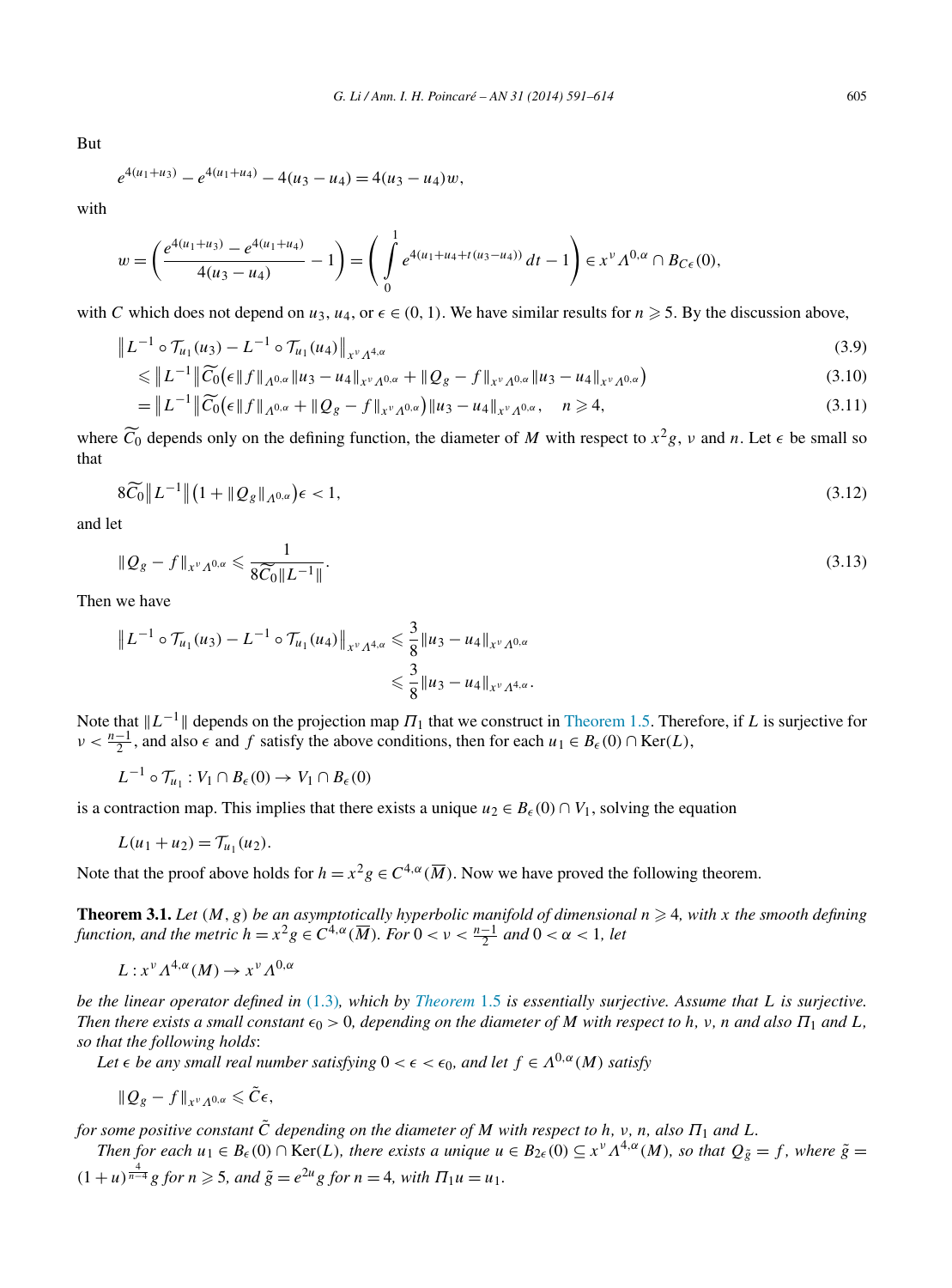By the discussion at the end of Section [2,](#page-4-0) for the cases in [Theorem 1.3,](#page-2-0) *L* is surjective for  $x^{\nu} \Lambda^{4,\alpha}(M)$ ,  $0 < \nu < \frac{n-1}{2}$ . This completes the proof of (i) of [Theorem 1.3.](#page-2-0)

Since surjectivity is an open property, *L* is surjective for  $x^{\nu} \Lambda^{4,\alpha}(M)$ ,  $0 < \nu < \frac{n-1}{2}$ , for smooth *g* that is close enough to these metrics. [Theorem 3.1](#page-14-0) holds for metrics in a small neighborhood of these metrics.

In the following, we will discuss about the boundary regularity of the solutions. For convenience, we assume that the defining function *x* and the metric  $h = x^2g$  are smooth up to the boundary. The discussion we use here is standard, see [\[20\].](#page-23-0) We will sketch the discussion. Composing the inverse *G* operator of *L* on both sides of [\(3.1\),](#page-12-0)

$$
u - \Pi_1 u = GLu = GT(u),\tag{3.14}
$$

with  $u_1 = \prod_1 u$  the projection of *u* to the null space of *L*.

For the regularity of *u* with respect to the derivative *∂y* , which is the derivative in some *y* direction, we introduce the following weighted space with  $k \leq m$ :

$$
x^{\nu} \Lambda^{m,\alpha,k} = \left\{ u \in x^{\nu} \Lambda^{m,\alpha}(M, \sqrt{dx \, dy}), \text{ so that } (x \partial_x)^j (x \partial_y)^{\beta} \partial_y^{\nu} u \in x^{\nu} \Lambda^{0,\alpha}, \right\}
$$
  
for  $j + |\beta| + |\gamma| \le m, j \ge 0$ , and  $|\gamma| \le k \right\}.$ 

An easy observation is that for  $u \in x^{\nu} \Lambda^{m,\alpha}$  and  $m \geq 1$ ,  $\partial_y u = x \partial_y (x^{-1}u)$ , so that

$$
\partial_y u \in x^{y-1} A^{m-1, \alpha}.
$$
\n(3.15)

Also for  $u \in x^{\nu} \Lambda^{m,\alpha,k}$  and  $1 \leq k \leq m$ ,  $\partial_y u \in x^{\nu} \Lambda^{m-1,\alpha,k-1}$ . In Proposition 2.9 in [\[20\],](#page-23-0) it is proved that the inverse operator  $G: x^{\nu} \Lambda^{m, \alpha, k} \to x^{\nu} \Lambda^{m+4, \alpha, k}$  is bounded for  $m \geq 0$  and  $0 \leq k \leq m$ ; also,  $\Pi_1: x^{\nu} \Lambda^{m+4, \alpha, k} \to x^{\nu} \Lambda^{m+4, \alpha, k}$  is bounded for  $m \geqslant 0$  and  $0 \leqslant k \leqslant m$ .

**Lemma 3.2.** *Let*  $u \in x^{\nu} A^{4,\alpha}$  *be a solution to* [\(3.1\)](#page-12-0) *with*  $1 \leq \nu < \frac{n-1}{2}$  *and*  $0 < \alpha < 1$ *. Assume that*  $(f - Q_g) \in$  $x^{\nu} A^{m, \alpha, k}$ , and  $u_1 = \Pi_1 u \in x^{\nu} A^{m+4, \alpha, k}$ , for  $0 \leqslant k \leqslant m$ . Then we have that  $u \in x^{\nu} A^{m+4, \alpha, k}$ .

**Proof.** By assumption, *x* and the metric *h* are smooth up to the boundary, so that  $Q_g \in C^\infty(\overline{M}) \subseteq \Lambda^{m,\alpha,k}$  for any  $m \ge k$ , and then we have  $f \in \Lambda^{m,\alpha,k}$ . For  $m=0$  the claim holds automatically. Now assume  $m \ge 1$ . Using (3.14) and boundedness of *G* for  $k = 0$  we obtain that  $u \in x^{\nu} \Lambda^{1+4,\alpha}$ . Then we can substitute the regularity of *u* into the right-hand side of (3.14), to gain more regularity. Using this induction argument, we obtain  $u \in x^{\nu} \Lambda^{m+4,\alpha} = x^{\nu} \Lambda^{m+4,\alpha,0}$ . This proves the lemma for  $k = 0$ .

Define the function  $F$  on  $\mathbb R$  as follows,

$$
F(u) = \begin{cases} e^{4u} - 1 - 4u, & n = 4, \\ (1+u)^{\frac{n+4}{n-4}} - 1 - \frac{n+4}{n-4}u, & n \ge 5. \end{cases}
$$

Noticing that for  $u \in x^{\nu} A^{m, \alpha, k'}$  with  $k' < k$ , using (3.15) and the fact  $\nu \ge 1$ , we have that

$$
u2 f = xu(x-1u) f \in xv \Lambdam, \alpha, k'+1,
$$

raising the third index by 1. This holds for the term  $F(u) f$ , since *F* is smooth on R and vanishes quadratically at 0. Similarly,

$$
u(f - Q_g) = xu(x^{-1}(f - Q_g)) = x(x^{-1}u)(f - Q_g) \in x^{\nu} \Lambda^{m, \alpha, k'+1}.
$$

By this fact, combining with Eq.  $(3.14)$ , and also with boundedness of *G*, an induction argument as the case  $k = 0$ proves the lemma.  $\square$ 

Now we assume that  $f = Q_g$ . Generally,  $u_1 = \Pi_1 u \in x^{\nu} \Lambda^{4,\alpha}$  does not have better regularity. In (3.14), the terms on the right-hand side behave better than  $\Pi_1u$ , and *u* behaves like  $\Pi_1u$  near the boundary, and *u* only has the expansion [\(1.4\)](#page-2-0) with the coefficients which are distributions of negative order, as discussed in Proposition 3.16 in [\[20\].](#page-23-0) If  $1 \leq v < \frac{n-1}{2}$  and  $u_1 = \prod_1 u \in x^v \Lambda^{m,\alpha,k}$  for all  $m \geq k \geq 0$ , which as discussed in [\[18\]](#page-23-0) is equivalent to say  $u_1$  has a smooth expansion [\(2.9\),](#page-12-0) then by Lemma 3.2, *u* has a smooth expansion as in [\(1.5\).](#page-3-0) Also, for  $u_1$  small enough, we already obtain the existence of *u* in Poincaré–Einstein manifolds. This completes the proof of [Theorem 1.3.](#page-2-0)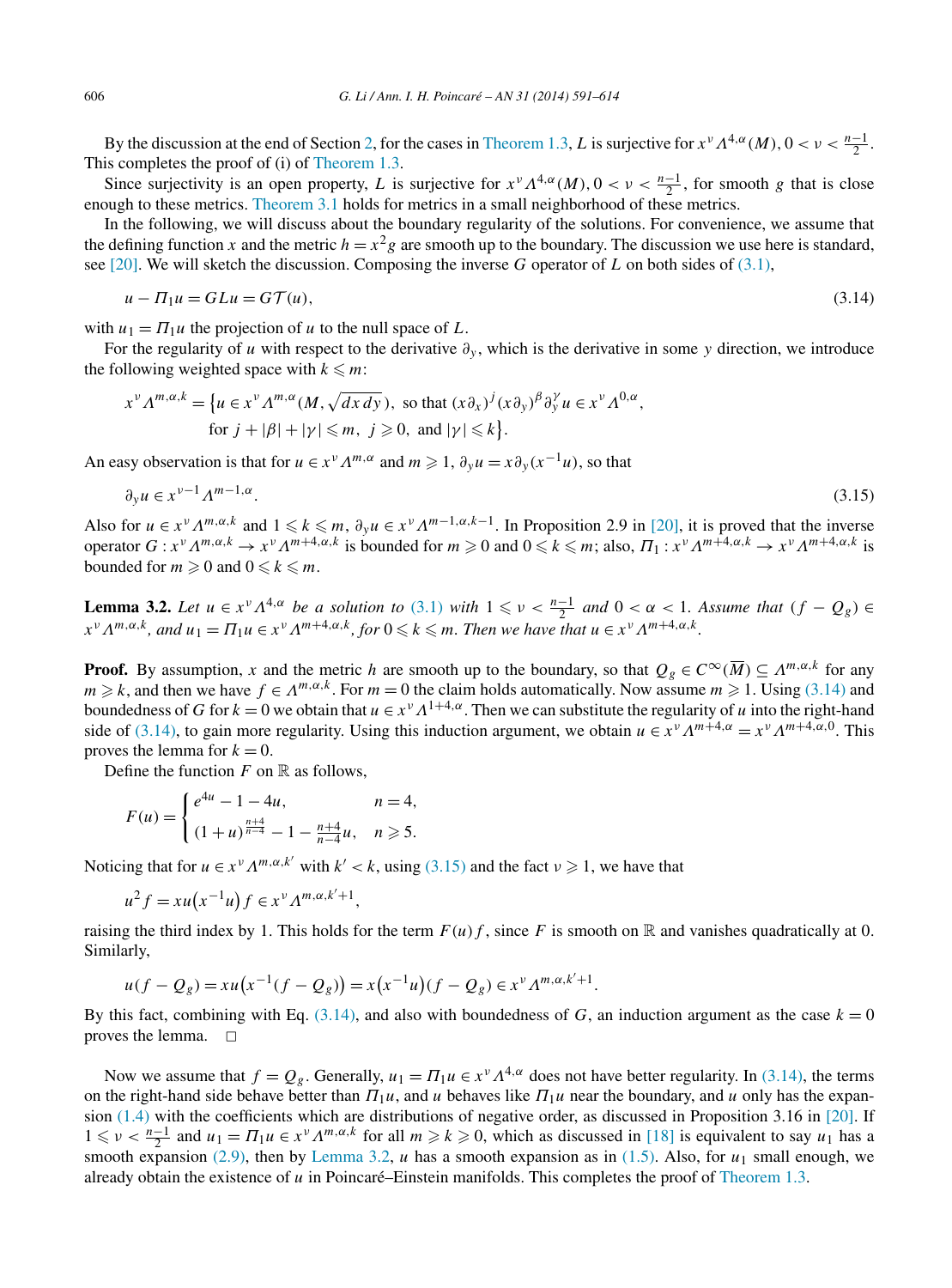<span id="page-16-0"></span>Here we observe that the expansion of *u* gives us information on the asymptotic behavior of the curvature. For  $n = 4$ , assume that *g* and  $\tilde{g}$  are asymptotically hyperbolic metrics on *M*, with the transformation  $\tilde{g} = e^{2u}g$ , such that *u* has the expansion  $u \sim x^{\frac{3}{2} + i \frac{\sqrt{15}}{2}}$  $\frac{2}{2}$  *u*<sub>00</sub>(y) +  $x^{\frac{3}{2}-i\frac{\sqrt{15}}{2}}$  *u*<sub>10</sub>(y) +  $o(x^{\frac{3}{2}})$ . Let  $(1 + v)^2 = e^{2u}$ . Denote  $v_0 = \frac{3}{2} + i\frac{\sqrt{15}}{2}$ , and  $v_1 = \bar{v_0}$ . Then,

$$
R_{\tilde{g}} = (1+v)^{-3}(-6\Delta_g + R_g)(1+v) = e^{-3u}(-6\Delta_g + R_g)e^u
$$
  
=  $-6e^{-2u}[-3x\partial_x u + (x\partial_x)^2 u] + R_g - 2R_g u + R_g(e^{-2u} - 1 + 2u)$   
+  $6x^2e^{-3u}(\Delta_y e^u + \frac{1}{2}\sum_{4 \ge \tilde{s}, j \ge 2} h^{ij}\partial_x e^u).$ 

Therefore,

$$
R_{\tilde{g}} - R_g = -6e^{-2u} \left[ -3x \partial_x u + (x \partial_x)^2 u \right] - 2R_g u + R_g (e^{-2u} - 1 + 2u)
$$
  
+  $6x^2 e^{-3u} \left( \Delta_y e^u + \frac{1}{2} \sum_{4 \ge i, j \ge 2} h_{ij} \partial_x h_{ij} \partial_x e^u \right)$   
=  $-6(-3x \partial_x u + (x \partial_x)^2 u) + 6(1 - e^{-2u}) (-3x \partial_x u + (x \partial_x)^2 u) + 24u$   
 $- 2u(12 + R_g) + R_g (e^{-2u} - 1 + 2u) + 6x^2 e^{-3u} \left[ \Delta_y e^u + \frac{1}{2} \sum_{4 \ge i, j \ge 2} h^{ij} \partial_x h_{ij} \partial_x e^u \right]$   
=  $-6(-3v_0 x^{v_0} u_{00}(y) + v_0^2 x^{v_0} u_{00}(y) - 3v_1 x^{v_1} u_{10}(y) + v_1^2 x^{v_1} u_{10}(y) + O(x^{\frac{3}{2}+1}))$   
+  $24(x^{v_0} u_{00}(y) + x^{v_1} u_{10}(y) + O(x^{\frac{3}{2}+1})) + O(x^{\frac{3}{2}+1})$   
=  $-6((v_0^2 - 3v_0 - 4)x^{v_0} u_{00}(y) + (v_1^2 - 3v_1 - 4)x^{v_1} u_{10}(y)) + O(x^{\frac{3}{2}+1})$   
=  $120u + o(x^{\frac{3}{2}}).$ 

For asymptotically hyperbolic manifolds of higher dimension, with similar calculation, we obtain the formula

$$
R_{\tilde{g}} - R_g = \frac{4(n-1)(n^2 + 2n - 4)}{(n-4)}u + o\left(x^{\frac{n-1}{2}}\right).
$$

# **4. Constant** *Q***-curvature metrics for perturbed conformal structures**

Let  $(M, g_0)$  be a Poincaré–Einstein manifold, with a defining function *x* and the metric  $h_0 = x^2 g_0$  smooth up to the boundary. Let

$$
\mathfrak{M}_{\tau} = \left\{ h \colon \text{metrics on } \overline{M}, \text{ so that } h \in C^{4,\alpha}(\overline{M}), \text{ with } \|h - h_0\|_{C^{4,\alpha}(M)} \leq \tau, \text{ and } |dx|_{h}|_{\partial M} = 1 \right\},\
$$

for  $\tau > 0$  and  $0 < \alpha < 1$ . For  $h \in \mathfrak{M}_{\tau}$ , let  $g = x^{-2}h$ . We want to see when  $\tau$  is small enough whether we can find a constant *Q*-curvature metric  $\tilde{g}$  in the conformal class of *g*, with  $Q_{\tilde{g}} = Q_{g_0}$ . We use the same notation *u*,  $L_g$  and so on as above. Note that the choice of *x* with  $|dx|_h = 1$  in a neighborhood of the boundary in the preceding sections is only to make the notation simpler. In this section we only assume that  $|dx|_h = 1$  on  $\partial M$ , and this only introduces order terms in  $E(L)$ . Now let us state the main theorem in this section.

**Theorem 4.1.** Let  $(M, g_0)$  be a Poincaré–Einstein manifold with defining function *x*, such that the metric  $h_0 = x^2 g_0$  is *smooth up to the boundary. There exists*  $\tau_0 > 0$ *, so that for*  $0 < \tau \le \tau_0$ *, and all*  $C^{4,\alpha}$  *Riemannian metrics h* on  $\overline{M}$  with  $||h - h_0||_{C^{4,\alpha}(M)}$  ≤  $\tau$ , there exists a family of asymptotically hyperbolic metrics in the conformal class of  $g = x^{-2}h$ *with constant* Q-curvature  $Q_{g_0}$ *. Furthermore, these metrics are parametrized by elements in* Ker( $L_{g_0}$ )*.* 

For the proof of this theorem, we need the following lemma.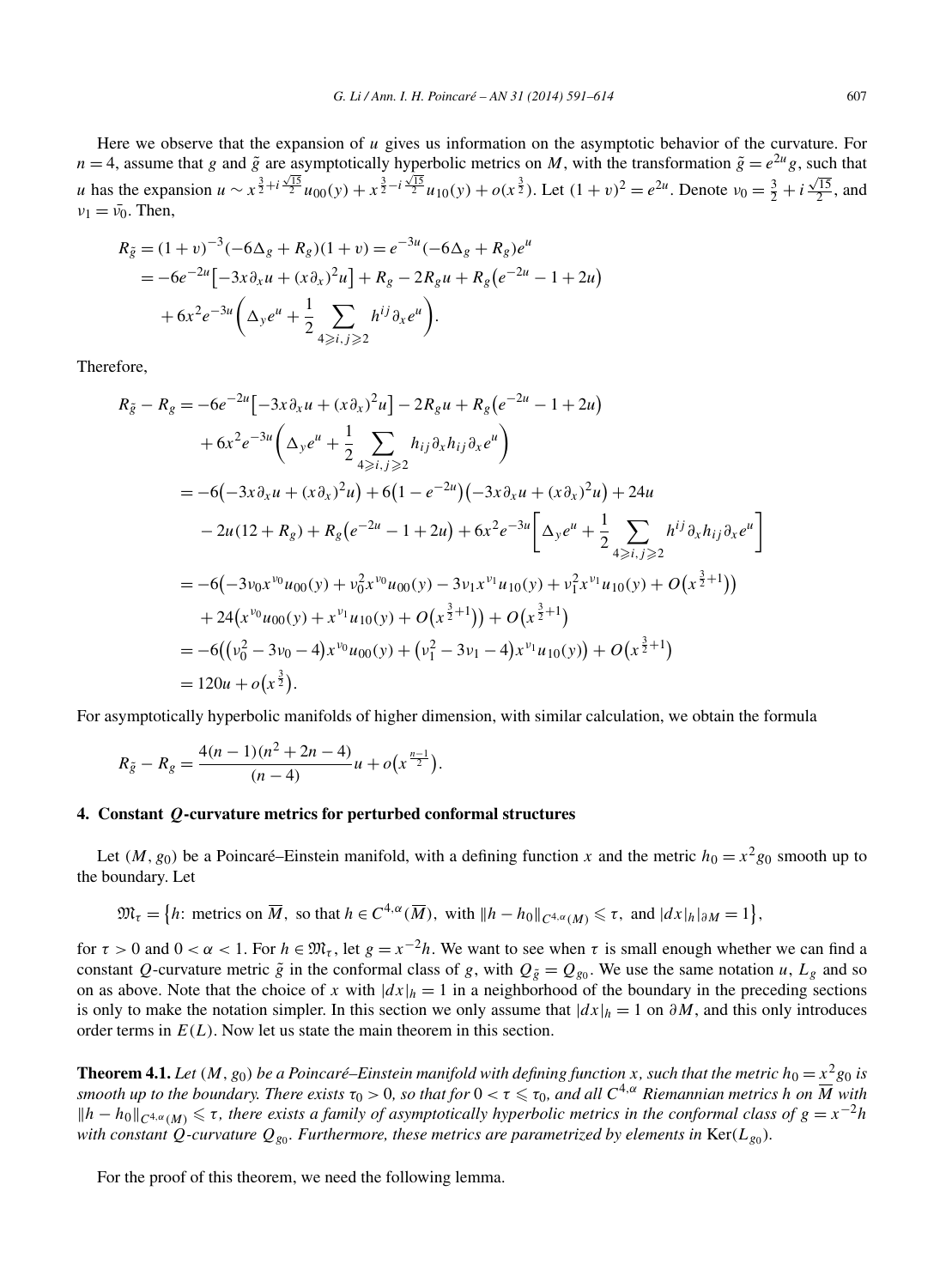<span id="page-17-0"></span>**Lemma 4.2.** *Let*  $(M, g_0)$  *be a Poincaré–Einstein manifold with defining function x and the metric*  $h_0 = x^2 g_0$  *smooth up to the boundary, and let*  $\mathfrak{M}_{\tau}$  *be as above, with*  $\tau > 0$ *. There exists*  $\tau_0 > 0$ *, so that for*  $0 < \tau \leq \tau_0$ *, and any metric*  $h \in \mathfrak{M}_{\tau}$ , there always exist a family of asymptotically hyperbolic metrics in the conformal class of  $g = x^{-2}h$  with *constant* Q-curvature  $Q_{g_0}$ , which are parametrized by elements in Ker( $L_{g_0}$ ).

Now let us first use the lemma to prove [Theorem 4.1.](#page-16-0) For a metric *h* close enough to  $h_0$  in  $C^{4,\alpha}(\overline{M})$ , let  $h_1 = sh$  with *s* a smooth function on  $\overline{M}$  so that  $s = |dx|_h^2$  in a small neighborhood of  $\partial M$ , and  $||s - 1||_{C^{4,\alpha}(M)} \leq 10||h - h_0||_{C^{4,\alpha}(M)}$ . Then  $|dx|_{h_1}|_{\partial M} = 1$ . Since  $|dx|_{h_0} = 1$ , if  $||h - h_0||_{C^{4,\alpha}(M)}$  is small enough, then *s* is close enough to 1 and also  $h_1$ is in the class  $\mathfrak{M}_{\tau}$  for  $\tau$  small. By Lemma 4.2, there are infinitely many asymptotically hyperbolic metrics in the conformal class of  $x^{-2}h_1$  (which is also the conformal class of  $g = x^{-2}h$ ) with constant *Q*-curvature  $Q_{g_0}$ , which are parametrized by elements in  $\text{Ker}(L_{g_0})$ . This proves [Theorem 4.1.](#page-16-0)

**Proof of Lemma 4.2.** It is easy to check that

$$
x^{\alpha} \Lambda^{0,\alpha}(M, \sqrt{dx\,dy}) = \{ u \in C^{\alpha}(\overline{M}), \ u|_{\partial M} = 0 \}.
$$

Let  $L_g$  and  $L_{g_0}$  be the linear operators [\(1.3\)](#page-2-0) with respect to *g* and  $g_0$ . Recall that Ric<sub>g</sub> and  $R_g$  satisfy [\(2.2\) and \(2.3\).](#page-5-0) Also we know that

$$
(|dx|_h^2 - 1) \in x^{\alpha} \Lambda^{0,\alpha}(M, \sqrt{dx\,dy}), \quad \text{and} \quad ||dx|_h^2 - |dx|_{h_0}^2||_{x^{\alpha} \Lambda^{0,\alpha}} \leq C\tau,
$$

for some constant *C* depending on the defining function and  $h_0$ . Also it is easy to see the following inequalities by direct calculation

$$
\begin{aligned}\n\|(\Delta_g^2 - \Delta_{g_0}^2)u\|_{x^\alpha \Lambda^{0,\alpha}} &\leq C\tau \|u\|_{x^\alpha \Lambda^{4,\alpha}}, \\
\|(R_g \Delta_g - R_{g_0} \Delta_{g_0})u\|_{x^\alpha \Lambda^{0,\alpha}} &\leq C\tau \|u\|_{x^\alpha \Lambda^{4,\alpha}}, \\
\|(\text{Ric}_{ij}(g)\nabla_g^j \nabla_g^j - \text{Ric}_{ij}(g_0)\nabla_{g_0}^j \nabla_{g_0}^j)u\|_{x^\alpha \Lambda^{0,\alpha}} &\leq C\tau \|u\|_{x^\alpha \Lambda^{4,\alpha}}, \\
\|(\nabla_g R_g, \nabla_g u) - (\nabla_{g_0} R_{g_0}, \nabla_{g_0} u)\|_{x^\alpha \Lambda^{0,\alpha}} &\leq C\tau \|u\|_{x^\alpha \Lambda^{4,\alpha}}, \\
\|Q_g - Q_{g_0}\|_{x^\alpha \Lambda^{0,\alpha}} &\leq C\tau,\n\end{aligned}
$$

with *C* depending on the defining function *x* and the metric  $h_0$ . Moreover, from the discussion in Section [2,](#page-4-0) we know that  $L_{g_0}$  is surjective since  $g_0$  is a smooth Poincaré–Einstein metric. Let

$$
x^{\alpha} \Lambda^{4,\alpha}(M, \sqrt{dx \, dy}) = \text{Ker}(L_{g_0}) \oplus V_1(g_0),\tag{4.1}
$$

be the splitting as in [Theorem 1.5.](#page-4-0) Restricted to  $V_1(g_0)$ ,  $L_{g_0}$  is an isomorphism and satisfies [\(3.2\).](#page-12-0) Let  $L_{g_0}^{-1}$  be the inverse of the restriction map of  $L_{g_0}|_{V_1(g_0)}$ . By the above estimates, there exists  $\tau_1 > 0$ , so that for  $0 < \tau \leq \tau_1$ ,

$$
||L_g - L_{g_0}|| \leqslant \frac{1}{8||L_{g_0}^{-1}||}.\tag{4.2}
$$

We want to solve Eq. [\(3.1\)](#page-12-0) with  $f = Q_{g_0}$  and the starting metric g. We rewrite the equation as follows:

$$
L_{g_0}u = F(u) \equiv (L_{g_0} - L_g)u + \mathcal{T}(u),\tag{4.3}
$$

and it follows that,

$$
u = L_{g_0}^{-1} \circ (L_{g_0} - L_g)u + L_{g_0}^{-1} \circ \mathcal{T}(u). \tag{4.4}
$$

For any  $u_1 \in \text{Ker}(L_{g_0})$ , let  $F_{u_1}$  be the function on  $V_1$  so that  $F_{u_1}(u) = F(u_1 + u)$  for  $u \in V_1$ , and also  $\mathcal{T}_{u_1}(u) =$  $\mathcal{T}(u_1 + u)$  as before.

As in Section [3,](#page-12-0) we want to show that for  $\epsilon > 0$  small enough,  $L_{g_0}^{-1} \circ F_{u_1}$  is a contraction map on  $B_{\epsilon}(0) \cap V_1$  for  $u_1 \in B_\epsilon(0) \cap \text{Ker}(L_{g_0})$ . To do this, in the following we will essentially follow the arguments of Section [3.](#page-12-0)

For any  $\epsilon > 0$ , let  $u_1 \in \text{Ker}(L_{g_0}) \cap B_{\epsilon}(0)$  and  $u_2 \in B_{\epsilon}(0) \cap V_1$ . Then we get [\(3.4\),](#page-13-0) with  $f = Q_{g_0}$  and the constant  $C_1$  depends on the diameter of *M* with respect to  $x^2g_0$  instead. Now let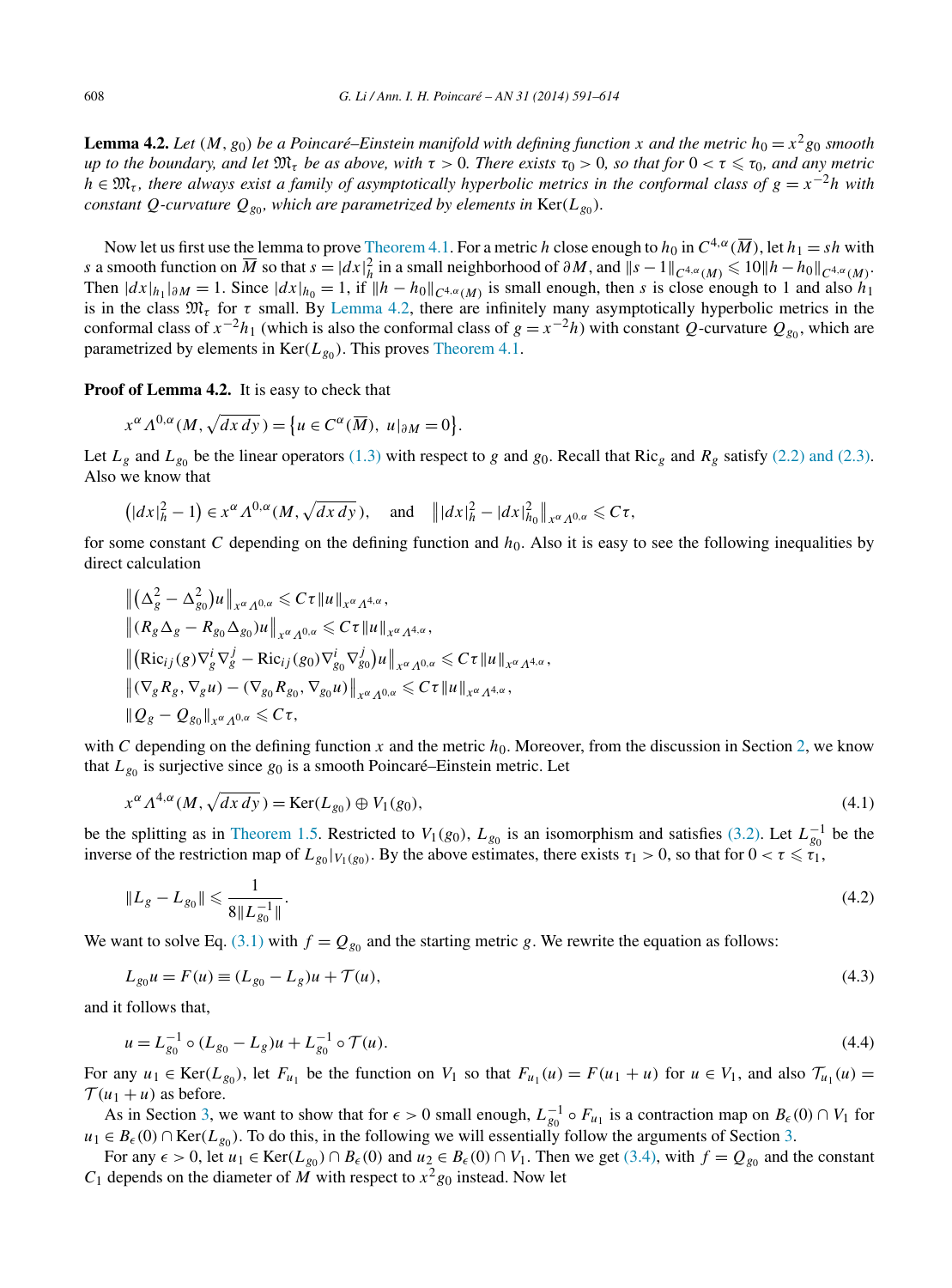<span id="page-18-0"></span>
$$
\epsilon_1 = \frac{1}{32C_1 \|L_{g_0}^{-1}\| \|Q_{g_0}\|_{A^{0,\alpha}}},
$$

and let  $\epsilon \leq \epsilon_1$ . Also, by the above estimates, there exists  $\tau_2 = \tau_2(\epsilon) > 0$ , so that for  $0 < \tau \leq \tau_2$ ,

$$
\|Q_{g}\|_{\Lambda^{0,\alpha}} \leq 2\|Q_{g_{0}}\|_{\Lambda^{0,\alpha}}, \quad \text{and} \quad \|Q_{g_{0}} - Q_{g}\|_{\chi^{\alpha}\Lambda^{0,\alpha}} \leq \min\bigg\{\frac{1}{4(1+\epsilon)C_{1}\|L_{g_{0}}^{-1}\|}\epsilon, \frac{\epsilon\|Q_{g_{0}}\|_{\Lambda^{0,\alpha}}}{C_{0}}\bigg\},\tag{4.5}
$$

for  $C_0$  in [\(3.3\).](#page-13-0) Combining [\(3.3\),](#page-13-0) we have

$$
\left\| L_{g_0}^{-1} \circ \mathcal{T}_{u_1}(u_2) \right\| \leqslant \frac{1}{2} \epsilon. \tag{4.6}
$$

Now let  $0 < \epsilon \leq \epsilon_1$  and  $\tau \leq \min{\lbrace \tau_1, \tau_2(\epsilon) \rbrace}$ . Using [\(4.2\), \(4.4\) and \(4.6\),](#page-17-0) we have that

$$
\|L_{g_0}^{-1} \circ F_{u_1}(u_2)\|_{x^{\alpha} A^{0,\alpha}} \leq \frac{3}{4} \epsilon. \tag{4.7}
$$

Therefore,  $L^{-1} \circ F_{u_1}$  maps  $B_{\epsilon} \cap V_1$  into itself.

For  $u_3, u_4 \in V_1 \cap B_6(0)$  $u_3, u_4 \in V_1 \cap B_6(0)$  $u_3, u_4 \in V_1 \cap B_6(0)$ , using the same argument as in Section 3, we have similar inequality as [\(3.9\),](#page-14-0)

$$
\|L_{g_0}^{-1} \circ \mathcal{T}_{u_1}(u_3) - L_{g_0}^{-1} \circ \mathcal{T}_{u_1}(u_4)\|_{x^{\alpha} A^{4,\alpha}}
$$
\n(4.8)

$$
\leq \widetilde{C}_0 \|L_{g_0}^{-1}\| \left(\epsilon \|Q_{g_0}\|_{\Lambda^{0,\alpha}} + \|Q_{g_0} - Q_g\|_{\Lambda^\alpha \Lambda^{0,\alpha}}\right) \|u_3 - u_4\|_{\Lambda^{0,\alpha} \Lambda^{0,\alpha}}, \tag{4.9}
$$

with  $\widetilde{C}_0$  depending on the defining function *x*, the diameter of *M* with respect to  $x^2g_0$ ,  $\alpha$  and *n*. Let

$$
\epsilon_2 = \frac{1}{8\widetilde{C}_0 \|L_{g_0}^{-1}\|(1 + \|Q_{g_0}\|_{A^{0,\alpha}})}.
$$

There exists  $\tau_3 > 0$ , so that for  $0 < \tau \leq \tau_3$ ,

$$
\|Q_{g_0} - Q_g\|_{x^{\alpha} \Lambda^{0,\alpha}} \leq \frac{1}{8\widetilde{C_0} \|L_{g_0}^{-1}\|}.
$$
\n(4.10)

Therefore we have that

$$
\left\| L_{g_0}^{-1} \circ \mathcal{T}_{u_1}(u_3) - L_{g_0}^{-1} \circ \mathcal{T}_{u_1}(u_4) \right\|_{x^\alpha A^{4,\alpha}} \leq \frac{1}{4} \| u_3 - u_4 \|_{x^\alpha A^{4,\alpha}}, \tag{4.11}
$$

for  $\epsilon \leq \epsilon_2$ . Now let  $\epsilon = \min{\{\epsilon_1, \epsilon_2\}}$ , and  $\tau = \min{\{\tau_1, \tau_2(\epsilon), \tau_3\}}$ . Combing [\(4.2\) and \(4.11\),](#page-17-0) we obtain that

$$
\|L_{g_0}^{-1} \circ F_{u_1}(u_3) - L_{g_0}^{-1} \circ F_{u_1}(u_4)\|_{X^{\alpha} A^{4,\alpha}}
$$
\n(4.12)

$$
\leqslant \|L_{g_0}^{-1}\| \|L_{g_0} - L_g\| \|u_3 - u_4\|_{X^{\alpha} A^{4,\alpha}} + \frac{1}{4} \|u_3 - u_4\|_{X^{\alpha} A^{4,\alpha}}
$$
\n
$$
\tag{4.13}
$$

$$
\leqslant \left(\frac{1}{8} + \frac{1}{4}\right) \|u_3 - u_4\|_{x^\alpha A^{4,\alpha}} = \frac{3}{8} \|u_3 - u_4\|_{x^\alpha A^{4,\alpha}}.
$$
\n
$$
(4.14)
$$

Therefore,  $L_{g_0}^{-1} \circ F_{u_1}$  is a contraction map on  $B_{\epsilon} \cap V_1$ . Then there exists a unique fixed point  $u_2$ . But then

$$
L_{g_0}(u_1 + u_2) = L_{g_0}(u_2) = F_{u_1}(u_2) = F(u_1 + u_2).
$$
\n(4.15)

So  $u = u_1 + u_2$  is a solution to the constant *Q*-curvature equation with  $u_1 = \Pi_1(u)$ . We should also note that the dimension of  $Ker(L)$  is infinity. This completes the proof of the lemma.  $\Box$ 

### **5. Critical metrics of regularized determinants**

Let *M* be a fourth-dimensional asymptotically hyperbolic manifold, with complete metric *g* and its smooth defining function *x*, so that  $h = x^2 g$  is a smooth metric on  $\overline{M}$ . Consider the equation

$$
U = U_g \equiv \gamma_1 |W|^2 + \gamma_2 Q - \gamma_3 \Delta R = C,\tag{5.1}
$$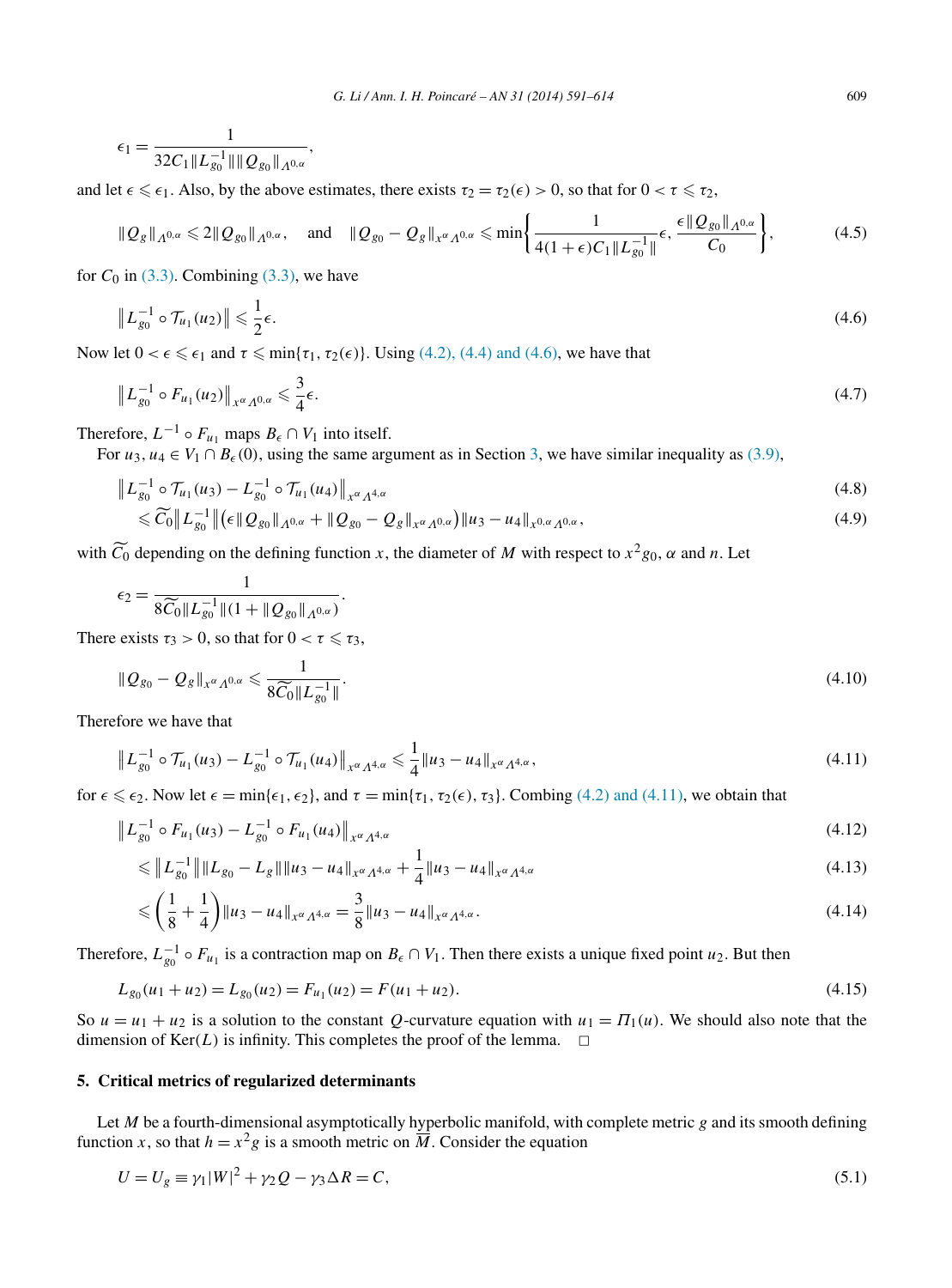<span id="page-19-0"></span>where *γ*1*, γ*2*, γ*<sup>3</sup> and *C* are some constants, *W* is the Weyl tensor, and *Q*, *R* the *Q*-curvature and the scalar curvature with respect to g. This equation arises as the Euler–Lagrange equation for the regularized determinants,

$$
F_A[w] = \log\bigg(\frac{\det A_{\tilde{g}}}{\det A_g}\bigg),\,
$$

 $\mathcal{L}$ 

of a conformally covariant operator  $A = A_g$ , under the conformal change of metrics  $\tilde{g} = e^{2w}g$ , see Chapter 6 in [\[14\].](#page-23-0) More precisely, under a conformal change of metric,

$$
\tilde{U}e^{4w} = U + \left(\frac{1}{2}\gamma_2 + 6\gamma_3\right)\Delta^2 w + 6\gamma_3\Delta|\nabla w|^2 - 12\gamma_3\nabla^i\left[\left(\Delta w + |\nabla w|^2\right)\nabla_i w\right]
$$
\n(5.2)

$$
+\gamma_2 R_{ij}\nabla_i\nabla_j w + \left(2\gamma_3 - \frac{1}{3}\gamma_2\right)R\Delta w + \left(2\gamma_3 + \frac{1}{6}\gamma_2\right)(\nabla R, \nabla w),\tag{5.3}
$$

with  $\tilde{U} = U_{\tilde{g}}$ . Define  $\alpha = \frac{\gamma_2}{12\gamma_3}$ . The following are some examples that we are interested in.

**Example 1.** For the conformal Laplacian,  $A = L$ , we have that  $(\gamma_1, \gamma_2, \gamma_3) = (1, -4, -\frac{2}{3})$ , and  $\alpha = \frac{1}{2}$ .

**Example 2.** For the spin Laplacian,  $A = D^2$ , we have that  $(\gamma_1, \gamma_2, \gamma_3) = (7, -88, -\frac{14}{3})$ , and  $\alpha = \frac{11}{7}$ .

**Example 3.** For the Paneitz operator,  $A = P$ , we have that  $(\gamma_1, \gamma_2, \gamma_3) = (-\frac{1}{4}, -14, \frac{8}{3})$ , and  $\alpha = \frac{-7}{16}$ .

For convenience, dividing both sides of the function by 6*γ*3, we have the following equation,

$$
\frac{\tilde{U}}{6\gamma_3}e^{4w} = (1+\alpha)\Delta^2 w + \Delta|\nabla w|^2 - 2\nabla^i\left[\left(\Delta w + |\nabla w|^2\right)\nabla_i w\right] + 2\alpha R_{ij}\nabla^i\nabla^j w
$$
\n(5.4)

$$
+\left(\frac{1}{3} - \frac{2}{3}\alpha\right)R\Delta w + \left(\frac{1}{3} + \frac{1}{3}\alpha\right)(\nabla R, \nabla w) + \frac{U}{6\gamma_3}.
$$
\n(5.5)

By the Bochner formula,

$$
\Delta |\nabla w|^2 - 2\nabla^i (\Delta w \nabla_i w) = 2 \text{Ric}(\nabla w, \nabla w) + 2(|\nabla^2 w|_g^2 - (\Delta w)^2).
$$

Moreover,

$$
\nabla^i (|\nabla w|^2 \nabla_i w) = 2 \nabla^i \nabla^j w \nabla_j w \nabla_i w + |\nabla w|^2 \Delta w,
$$

therefore, the equation can be written in the following way,

$$
\frac{\tilde{U}}{6\gamma_3}e^{4w} = (1+\alpha)\Delta^2 w + 2\text{Ric}(\nabla w, \nabla w) + 2(|\nabla^2 w|_g^2 - (\Delta w)^2)
$$
\n(5.6)

$$
-4\nabla_i \nabla_j w \nabla_j w \nabla_i w - 2|\nabla w|^2 \Delta w + 2\alpha R_{ij} \nabla^i \nabla^j w \tag{5.7}
$$

$$
+\left(\frac{1}{3} - \frac{2}{3}\alpha\right)R\Delta w + \left(\frac{1}{3} + \frac{1}{3}\alpha\right)(\nabla R, \nabla w) + \frac{U}{6\gamma_3}.
$$
\n(5.8)

We should point out that for  $\alpha = -1$  and  $\gamma_1 = 0$ , the equation reduces to a second order differential equation, and in this case the *U*-curvature corresponds to the  $\sigma_2$ -curvature with respect to the Schouten tensor  $A(g)$ ,

$$
\frac{1}{12\gamma_3}U(g) = \frac{\gamma_1}{12\gamma_3}|W|_g^2 + \frac{\gamma_2}{12\gamma_3}Q_g - \frac{\Delta R_g}{12}
$$
  
=  $-\left(\frac{-1}{4}|\text{Ric}_g|^2 + \frac{1}{12}R_g^2 - \frac{1}{12}\Delta_g R_g\right) - \frac{\Delta R_g}{12}$   
=  $-\left(\frac{-1}{4}|\text{Ric}_g|^2 + \frac{1}{12}R_g^2\right) = -2\sigma_2(A_g).$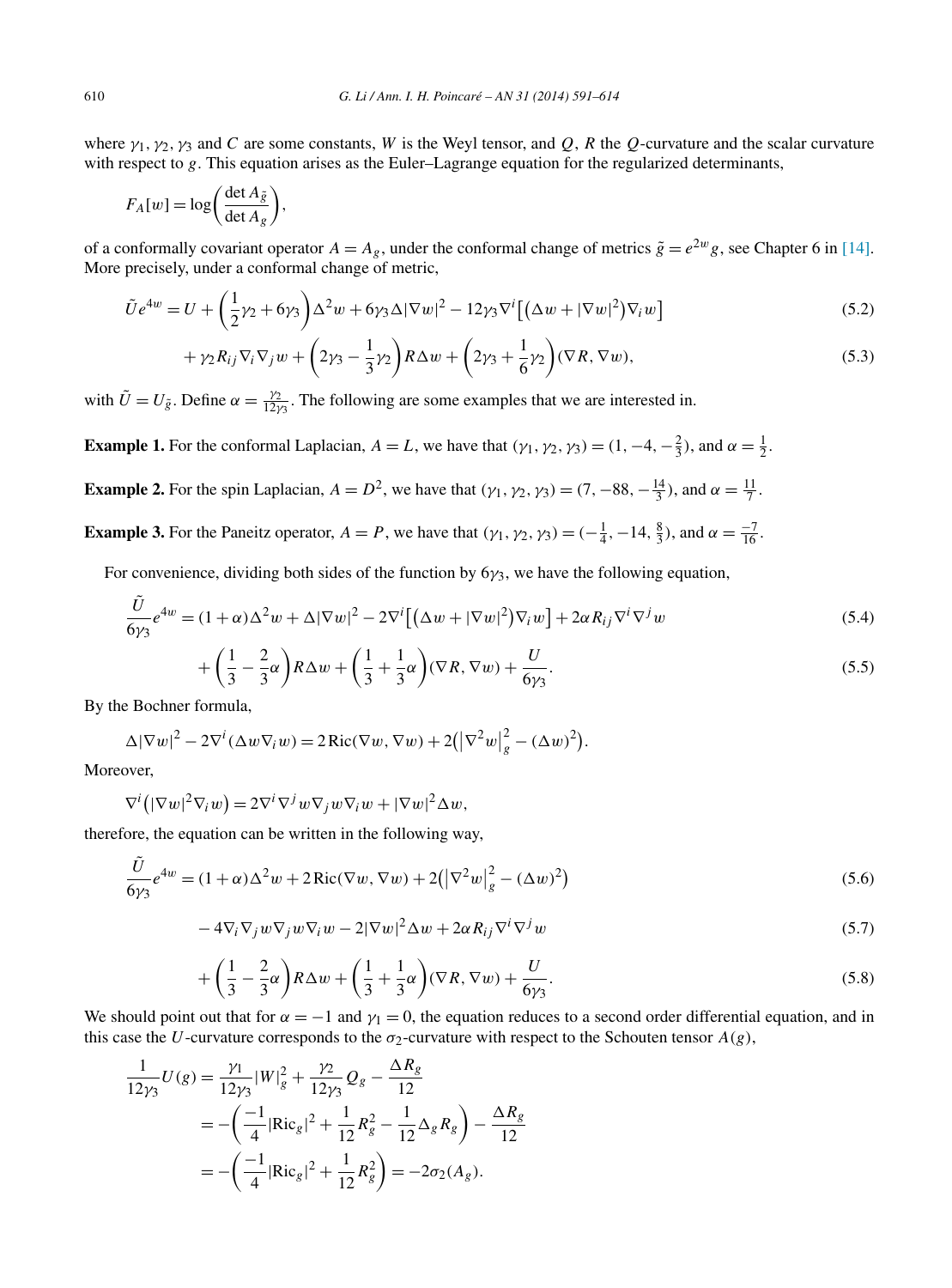In this case, we have the equation

$$
4\sigma_2(\tilde{g}) = -2 \operatorname{Ric}(\nabla_g w, \nabla_g w) - 2(|\nabla^2 w|_g^2 - (\Delta w)^2) + 4\nabla_{ij} w \nabla_i w \nabla_j w
$$

$$
+ 2|\nabla w|^2 \Delta w + 2 \operatorname{Ric}_{ij} \nabla^i \nabla^j w - R_g \Delta w + 4\sigma_2(A_g).
$$

The prescribed constant  $\sigma_2$ -curvature problem for asymptotically hyperbolic metrics is discussed in [\[22\].](#page-23-0) From now on, we assume that  $\alpha \neq -1$ .

The linearization of  $(5.6)$  is given by

$$
Lw = (1+\alpha)\Delta^2 w + 2\alpha R_{ij}\nabla^i \nabla^j w + \left(\frac{1}{3} - \frac{2}{3}\alpha\right) R\Delta w + \left(\frac{1}{3} + \frac{1}{3}\alpha\right) (\nabla R, \nabla w) - \frac{2U}{3\gamma_3} w.
$$

As  $x \to 0$ ,

$$
R_{ijkl}(g) = x^{-2} \bigg[ R_{ijkl}(h) - h_{ik} \bigg( x^{-1} \nabla_j^h \nabla_l x + \frac{1}{2} x^{-2} h_{jl} \bigg) - h_{jl} \bigg( -x^{-1} \nabla_i^h \nabla_k x + \frac{1}{2} x^{-2} h_{ik} \bigg) + h_{il} \bigg( -x^{-1} \nabla_j^h \nabla_k x + \frac{1}{2} x^{-2} h_{jk} \bigg) + h_{jk} \bigg( -x^{-1} \nabla_i^h \nabla_l x + \frac{1}{2} x^{-2} h_{il} \bigg) \bigg] = x^{-4} \bigg[ -\frac{1}{2} h_{ik} h_{jl} - \frac{1}{2} h_{jl} h_{ik} + h_{il} h_{jk} + \frac{1}{2} h_{jk} h_{il} + O(x) \bigg] = x^{-4} \bigg[ -h_{ik} h_{jl} + h_{il} h_{jk} + O(x) \bigg],
$$

while

$$
A(g) = \frac{1}{4-2} \left( \text{Ric}(g) - \frac{1}{2(4-1)} R(g)g \right) = \frac{1}{2} (-3 + 2 + O(x))g = \left( -\frac{1}{2} + O(x) \right)g.
$$

Therefore,

$$
W_{ijkl}(g) = R_{ijkl}(g) - g_{ik}A_{jl}(g) + g_{il}A_{jk}(g) + g_{jk}A_{il}(g) - g_{jl}A_{ik}(g)
$$
  
=  $x^{-4}(-h_{ik}h_{jl} + h_{il}h_{jk} + O(x)) + x^{-4}\left[-h_{ik}\left(-\frac{1}{2}h_{jl} + O(x)\right) + h_{il}\left(-\frac{1}{2}h_{jk} + O(x)\right) + h_{jk}\left(-\frac{1}{2}h_{il} + O(x)\right) - h_{jl}\left(-\frac{1}{2}h_{ik} + O(x)\right)\right]$   
=  $x^{-4}O(x)$ .

Moreover, using the fact  $\Delta_h R = O(x)$  and  $Q(g) = 3 + O(x)$ , we have that  $U(g) = 3\gamma_2 + O(x)$ . We then obtain the main terms of *Lw* as follows:

$$
L w = (1 + \alpha) \Delta_g^2 w + \left(\frac{1}{3} - \frac{2}{3}\alpha\right) R_g \Delta_g w + 2\alpha \text{ Ric}_{ij}^g \nabla_g^i w + \frac{1}{3}(1 + \alpha)(\nabla_g R_g, \nabla_g w) - \frac{2U}{3\gamma_3} w
$$
  
\n
$$
= (1 + \alpha) \Delta_g^2 w + \left(\frac{1}{3} - \frac{2}{3}\alpha\right) (-12 + O(x)) \Delta_g w + 2\alpha (-3\Delta_g w + O(x) p(x, y, x\partial_x, x\partial_y) w)
$$
  
\n
$$
+ \frac{1}{3}(1 + \alpha)(-(2 \times 4 - 2)x^2 H(h|_{S_x}) \partial_x w + O(x^3)|\nabla_y w|) - (8 \times 3\alpha + O(x))w
$$
  
\n
$$
= (1 + \alpha) \Delta_g^2 w - 12\left(\frac{1}{3} - \frac{2}{3}\alpha\right) \Delta_g w - 6\alpha \Delta_g w - 24\alpha w + O(x) p(x, y, x\partial_x, x\partial_y) w
$$
  
\n
$$
= (1 + \alpha) \Delta_g^2 w - (4 - 2\alpha) \Delta_g w - 24\alpha w + O(x) p(x, y, x\partial_x, x\partial_y) w
$$
  
\n
$$
= ((1 + \alpha) \Delta_g + 6\alpha)(\Delta_g - 4)w + O(x) p(x, y, x\partial_x, x\partial_y) w.
$$

Correspondingly,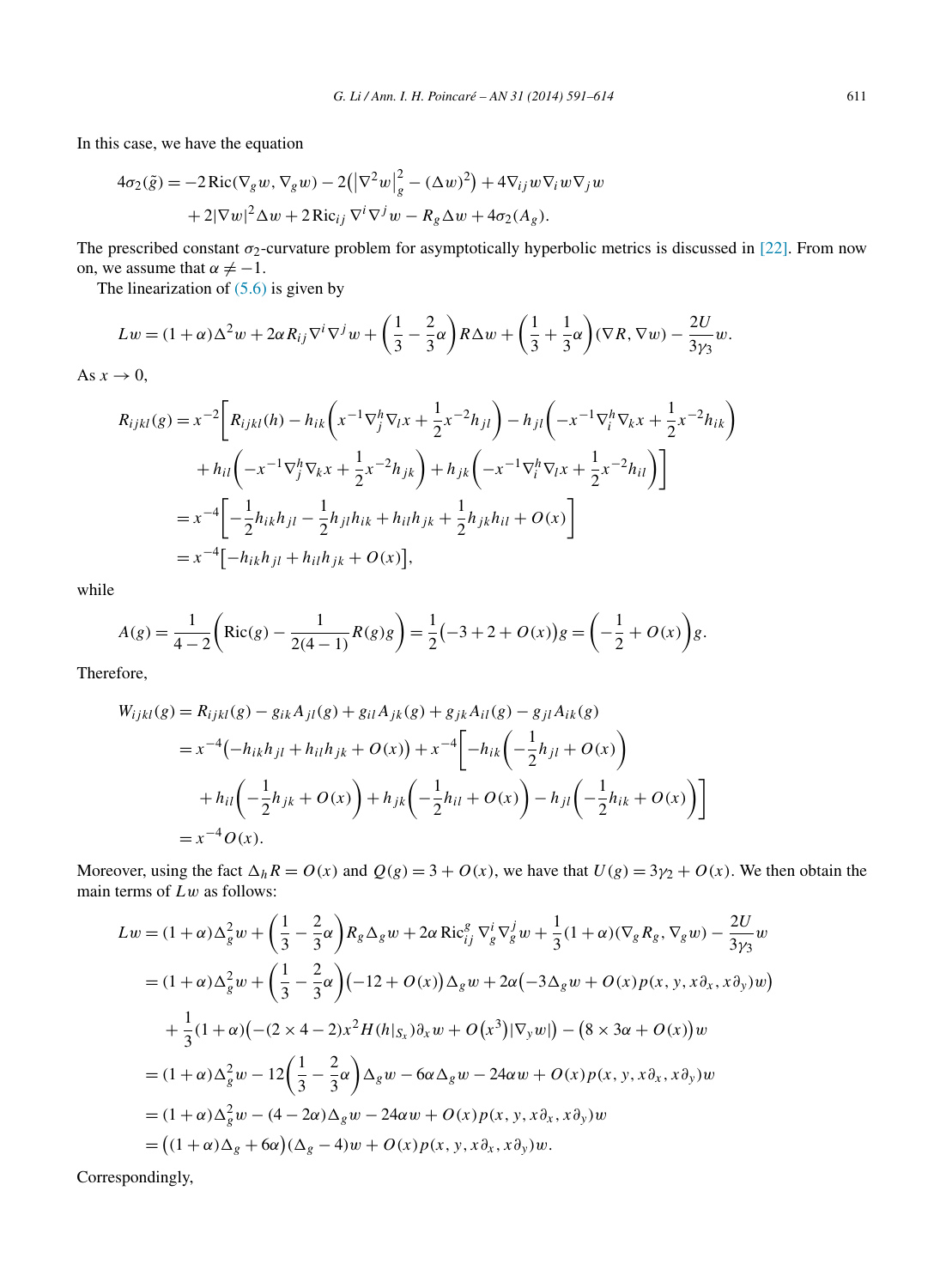$$
N(L)w = (1+\alpha)\left((s\partial_s)^2 + s^2\Delta_v - 3s\partial_s\right)^2 w + (2\alpha - 4)\left((s\partial_s)^2 + s^2\Delta_v - 3s\partial_s\right)w - 24\alpha w,
$$
  
\n
$$
L_0(t, \hat{\eta})w = (1+\alpha)\left((t\partial_t)^2 + t^2 - 3t\partial_t\right)^2 w + (2\alpha - 4)\left((t\partial_t)^2 + t^2 - 3t\partial_t\right)w - 24\alpha w
$$
  
\n
$$
= \left((1+\alpha)\left((t\partial_t)^2 + t^2 - 3t\partial_t\right) + 6\alpha\right)\left(\left((t\partial_t)^2 + t^2 - 3t\partial_t\right) - 4\right)w = L_3 \circ L_1 w,
$$
  
\n
$$
I(L)w = (1+\alpha)\left((s\partial_s)^2 - 3s\partial_s\right)^2 w + (2\alpha - 4)\left((s\partial_s)^2 - 3s\partial_s\right)w - 24\alpha w
$$
  
\n
$$
= (1+\alpha)\left((s\partial_s)^2 - 3s\partial_s + 6\alpha\right)\left((s\partial_s)^2 - 3s\partial_s - 4\right)w.
$$

Therefore, the indicial roots of *L* are as follows,

(i) For 
$$
\alpha = \frac{1}{2}
$$
,  $spec_b(L) = \{4, -1, 1, 2\}$ .  
\n(ii) For  $\alpha = \frac{11}{7}$ ,  $spec_b(L) = \{4, -1, \frac{3}{2} + i\frac{\sqrt{51}}{6}, \frac{3}{2} - i\frac{\sqrt{51}}{6}\}$ .  
\n(iii) For  $\alpha = \frac{-7}{16}$ ,  $spec_b(L) = \{4, -1, \frac{3}{2} + \frac{\sqrt{249}}{6}, \frac{3}{2} - \frac{\sqrt{249}}{6}\}$ .

The solution of  $L_1w = 0$  is exactly the same as discussed in Section [2.](#page-4-0) We solve  $L_3w = 0$  by transferring it into the Bessel type equations discussed as above. Let  $u(t) = t^{\beta} \tilde{w}(t)$ , then

$$
0 = t^{\beta} \bigg( (t \partial_t)^2 \tilde{w} + (2\beta - 3)t \partial_t \tilde{w} + \bigg( \beta^2 - 3\beta + \frac{6\alpha}{1 + \alpha} - t^2 \bigg) \tilde{w} \bigg).
$$

Let  $2\beta - 3 = 0$ , and then  $\beta = \frac{3}{2}$ . Consequently,

$$
\[ (t \partial_t)^2 - \left( t^2 + \frac{9}{4} - \frac{6\alpha}{1 + \alpha} \right) \] \tilde{w} = 0.
$$

Let  $\tilde{\alpha}^2 = \frac{9}{4} - \frac{6\alpha}{1+\alpha}$ , then the solution is

$$
w = t^{\frac{3}{2}} \big( C_1 I_{\tilde{\alpha}}(t) + C_2 K_{\tilde{\alpha}}(t) \big). \tag{5.9}
$$

Here  $\tilde{\alpha}^2$  is  $\frac{1}{4}$ ,  $\frac{-17}{12}$ ,  $\frac{83}{12}$ , corresponding to the above three cases, with Re( $\tilde{\alpha}$ )  $\geq 0$ . For the case  $\tilde{\alpha}^2 = -\frac{17}{12}$ , since  $\tilde{\alpha}^2$  is negative,  $L_3$  behaves the same as  $L_2$  in Section [2,](#page-4-0) and it follows that [Theorem 1.4](#page-3-0) and [Theorem 1.5](#page-4-0) with  $n = 4$  hold for the linear operator *L*, using the same argument as in Section [2.](#page-4-0)

By the expansion of the series form of the Bessel functions, as in  $[15, p. 108]$ , we have

$$
t^{\frac{3}{2}}I_{\tilde{\alpha}}(t|\eta|)\sim t^{\frac{3}{2}+\tilde{\alpha}}|\eta|^{\tilde{\alpha}}/(2^{\tilde{\alpha}}\Gamma(1+\tilde{\alpha})),
$$

and

$$
t^{\frac{3}{2}}I_{-\tilde{\alpha}}(t|\eta|) \sim t^{\frac{3}{2}-\tilde{\alpha}}|\eta|^{-\tilde{\alpha}}/(2^{-\tilde{\alpha}}\Gamma(1-\tilde{\alpha})),
$$

near  $t = 0$ . Here we should note that the series expansion applies for all  $\tilde{\alpha} \in \mathbb{C}$ . Now it is easy to see that the linear combination

$$
x^{\frac{3}{2}}(C_1x^{\tilde{\alpha}}+C_2x^{-\tilde{\alpha}})
$$

can never vanish to infinite order at  $t = 0$  if either  $C_1 \neq 0$  or  $C_2 \neq 0$ . Also,

$$
t^{\frac{3}{2}}K_{\tilde{\alpha}}(t|\eta|)\sim t^{\frac{3}{2}}\frac{\pi}{2}\frac{I_{\tilde{\alpha}}(t|\eta|)-I_{-\tilde{\alpha}}(t|\eta|)}{\sin(\tilde{\alpha}\pi)}\sim O((t|\eta|)^{\frac{3}{2}-\tilde{\alpha}}),
$$

near  $t = 0$ , with  $\tilde{\alpha} > 0$  and  $\tilde{\alpha} \neq 1, 2, 3, \ldots$ .

Using the integral form as in Section [2,](#page-4-0) we have

*t*<sup> $\frac{3}{2}$ </sup>*I*<sub>α</sub>̃ $(t|\eta|)$  grows exponentially,  $t^{\frac{3}{2}} K_{\alpha}(t|\eta|)$  decays exponentially

near  $t = +\infty$ . Therefore,  $t^{\frac{3}{2}}I_{\tilde{\alpha}}(t|\eta|)$  does not belong to  $t^{\delta}L^2(\mathbb{R}^+)$  for any  $\delta > 0$ , while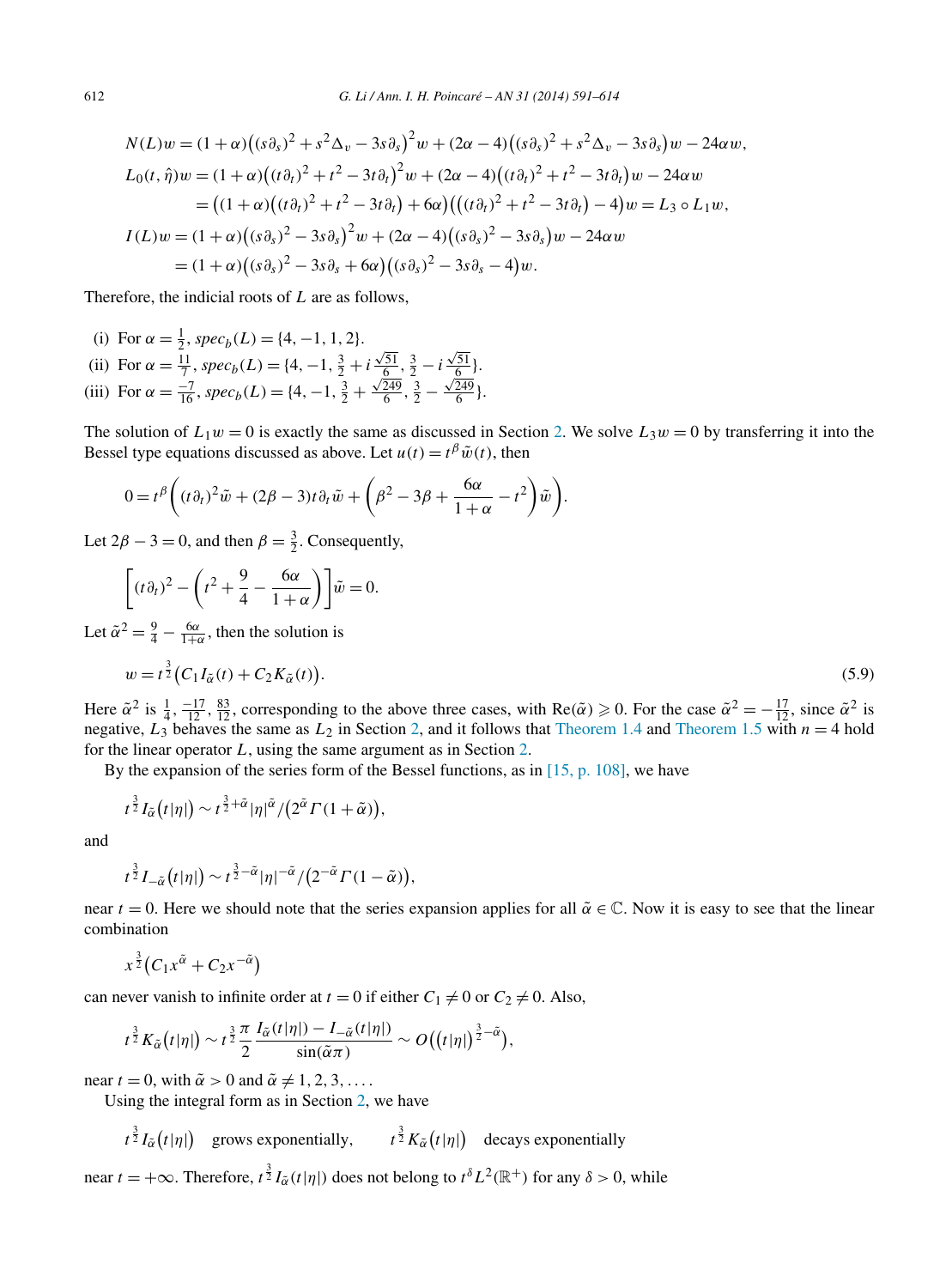$$
t^{\frac{3}{2}}K_{\tilde\alpha}\big(t|\eta|\big)\in t^{\delta}L^2(\mathbb{R}_+),
$$

only for  $\delta < \frac{3}{2} + \frac{1}{2} - \tilde{\alpha} = 2 - \tilde{\alpha}$ . That is, *L*<sub>3</sub> is injective in  $x^{\delta}L^2$  for  $\delta > 2 - \tilde{\alpha}$ . Summarizing the above discussion, let us compute  $\bar{\delta}$  and  $\delta$  for the linearized operator *L* 

$$
\bar{\delta} = \inf \{ \delta \colon L_1 \text{ and } L_3 \text{ are injective in } t^{\delta} L^2 \} = \sup \left\{ -1 + \frac{1}{2}, 2 - \tilde{\alpha} \right\}, \text{ and dually,}
$$

$$
\underline{\delta} = \inf \left\{ \left( \frac{3}{2} + \frac{1}{2} \right) \times 2 - \left( -1 + \frac{1}{2} \right), \left( \frac{3}{2} + \frac{1}{2} \right) \times 2 - (2 - \tilde{\alpha}) \right\} = \inf \left\{ \frac{9}{2}, 2 + \tilde{\alpha} \right\}.
$$

For the case  $\alpha = \frac{1}{2}$ ,  $\bar{\delta} = \frac{3}{2}$ , and  $\underline{\delta} = \frac{5}{2}$  (surjectivity). For the case  $\alpha = -\frac{7}{16}$ ,  $\bar{\delta} = -1 + \frac{1}{2} = -\frac{1}{2}$ , and  $\underline{\delta} = \frac{9}{2}$ . Then we can use [Theorem 1.4](#page-3-0) and [Theorem 1.5,](#page-4-0) to obtain the semi-Fredholm property for these linear operators.

For the Poincaré–Einstein manifold *(M, g)*, we have that the *U*-curvatures defined above are all constant on *M*. We want to consider the corresponding problem of finding constant *U*-curvature metrics in the same conformal class. Now *Lw* =  $((1 + α)Δ<sub>g</sub> + 6α)(Δ<sub>g</sub> − 4)w$ . Define the operator  $\mathcal{T} : x^ν A<sup>4,α</sup>(M) → x<sup>ν</sup> A<sup>0,α</sup>(M)$  as follows,

$$
\mathcal{T}(w) = \left(\frac{\tilde{U}}{6\gamma_3}e^{4w} - \frac{U}{6\gamma_3} - \frac{2}{3\gamma_3}Uw\right) - 2\operatorname{Ric}(\nabla w, \nabla w) \n- 2(|\nabla^2 w|_g^2 - (\Delta w)^2) + 4\nabla_j \nabla_i w \nabla^j w \nabla^i w + 2|\nabla w|^2 \Delta w.
$$

We rewrite it in the form

$$
\mathcal{T}(w) = \frac{\tilde{U}}{6\gamma_3} \left(e^{4w} - 1 - 4w\right) + (\tilde{U} - U) \left(\frac{1}{6\gamma_3} + \frac{2}{3\gamma_3} w\right) - 2 \operatorname{Ric}(\nabla w, \nabla w) \n- 2\left(\left|\nabla^2 w\right|_g^2 - (\Delta w)^2\right) + 4 \nabla_j \nabla_i w \nabla^j w \nabla^i w + 2|\nabla w|^2 \Delta w.
$$

In this formula, comparing with the nonlinear term defined for *Q*-curvature equation, a few square terms of *w* and its derivatives of order up to 2 are involved, which are small terms in the argument of the perturbation problem. Now, the nonlinear equation becomes

$$
L_g w = \mathcal{T}(w).
$$

To solve this, we argue as we did in Section [3](#page-12-0) and Section [4.](#page-16-0) The only difference is the choice of weighted Hölder spaces. Note that the index of the weight for the Hölder space is  $\frac{1}{2}$  less than the index of the weight of the corresponding Sobolev spaces.

#### *5.1. Summary*

Perturbation results for the curvatures defined in [\(5.1\)](#page-18-0) can be proved along the same lines as the *Q*-curvature. For instance, assume  $(M, g)$  is a Poincaré–Einstein manifold. For the case  $\alpha = -\frac{7}{16}$ , by maximum principle,  $((1 + \alpha)\Delta_g +$  $6\alpha$ ) and (Δ<sub>g</sub> – 4) are both injective on  $L^2(M, g)$ . Then similar to the discussion for the *Q*-curvature equation, there are infinitely many solutions  $u \in x^{\nu} \Lambda^{4,\beta}(M, \sqrt{dx \, dy})$  for  $0 < \beta < 1$  to this equation parametrized by the projection *Π*<sub>1</sub>*u* to the kernel of the linearized operator *L*, for *ν* ∈ (0,  $\frac{3}{2}$ ). Moreover, if  $\tilde{U} = U$ , then *w* has the weak expansion  $w(x, y) \sim w_{00}(y)x^4 + o(x^4)$ , and also *w* has a smooth expansion if  $1 \le v < \frac{3}{2}$  and  $\Pi_1 w$  has a smooth expansion. For the case  $\alpha = \frac{11}{7}$ , it is the same as the *Q*-curvature problem, and the only difference is that here we use  $i\sqrt{51}$  in the indicial roots and in the formula of expansion to replace  $i\sqrt{15}$ . For the case  $\alpha = \frac{1}{2}$ ,  $((1 + \alpha)\Delta_g + 6\alpha)$  is essentially injective on  $x^{\nu} A^{4,\beta}(M, \sqrt{dx\,dy})$  for  $\nu > 1$  and  $\nu \neq 2$ , while it is essentially surjective on  $x^{\nu} A^{4,\beta}(M, \sqrt{dx\,dy})$  for  $\nu < 2$ , also  $\nu \neq 1$  and  $0 < \beta < 1$ . Since  $(\frac{3}{2}\Delta_g + 3)$  may have finite dimensional kernel, we do not have perturbation result for *ν* in this interval. But note that, using the same argument as in [Lemma 2.6](#page-11-0) in weighted Hölder spaces, for *ν >* 2, the operator

$$
\left(\frac{3}{2}\Delta+3\right):x^{\nu} \Lambda^{2+m,\beta} \to x^{\nu} \Lambda^{m,\beta},
$$